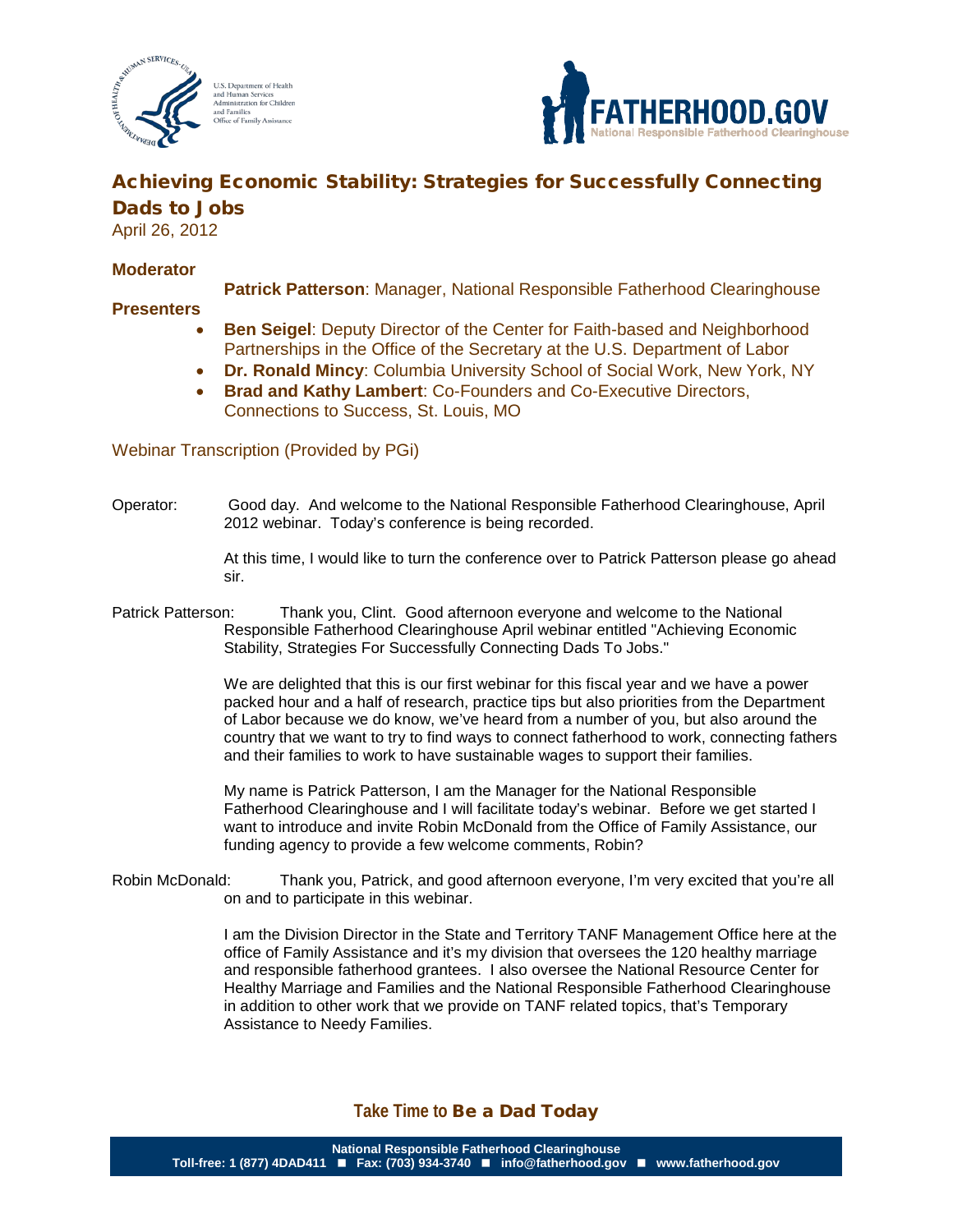



But one of the Responsible Fatherhood Clearinghouse responsibilities is to serve as a repository for information and resources that are designed to support efforts in the Responsible Fatherhood field and as a part of that, we also develop those tools and provide that assistance to those who are out in the field.

Now many of you know that OFA funded very similar healthy marriage and responsible fatherhood activities from 2005 to 2010. For this round of grantees and for the Clearinghouse, the administration has decidedly focused these initiatives around the community-centered approach and fostering economic self-sufficiency for fathers and their families. That is one reason why our first webinar topic today addresses fathers and economic stability.

Now while there appears to be some improvement on the economic front, we do know that employment and family stability remain concerns for many Americans and their total wellbeing is an important factor in ACS mission and its desire to emphasize the movement of families and individuals towards self-sufficient – self-sufficiency.

The webinar is designed to encourage that connection between work and fatherhood and the support programs that fathers may need to successfully obtain and sustain employment and move along to wage progression. We are pleased and very thankful to have great panel here to present to you, they include Ben Seigel from the Department of Labor, Dr. Ron Mincy from Columbia University and Brad and Kathy Lambert from Connections To Success in Missouri.

Now they've all joined us to share their perspectives regarding helping fathers become economically stable, I know they have a wealth of information to provide for you. So right now, I'm going to thank you all again for joining us and turn it back over to Patrick.

Patrick Patterson: Thank you, Robin, and thank you OFA for allowing us this opportunity.

I don't want to assume anything so I'm going to do also just a very brief overview of who the Clearinghouse is, for some of you that might be first-time listeners on our webinar or new to the Clearinghouse, so with that being said I'm going to provide just a brief overview of who Clearinghouse is.

Matt, if you can pull the slide up – the Clearinghouse is an Office of Family Assistance funded National Resources of Fathers, practitioners, programs, federal grantees, states and the public at large who are (seriously) interested in supporting strong fathers and families.

Our leadership tem consist of a number of partners but our primary leaders include our Director, Kenneth Braswell Sr., I've listed here his e-mail address in case you have questions or comments and myself as the Program Manager. We have both (labored in the venue) for a number of years in the fatherhood world and have touched or seen a number of these programs either directly or the administrators are now very excited with the opportunity to lead the Clearinghouse in support of OFA's guidance but also the needs based on the fatherhood field. Next slide Matt.

Our goals are to provide, facilitate and disseminate current research through in an innovative strategies that will encourage and strengthen fathers and families and provide as a services field the following priorities and these are just some of the things there are number of other things that we're going to offer and do but either some other things.

Before I go into the – I want to just say that the Clearinghouse is not Kenny's or mine or OFA, it's really a resource for the field at large, so if anyone is touching, serving, or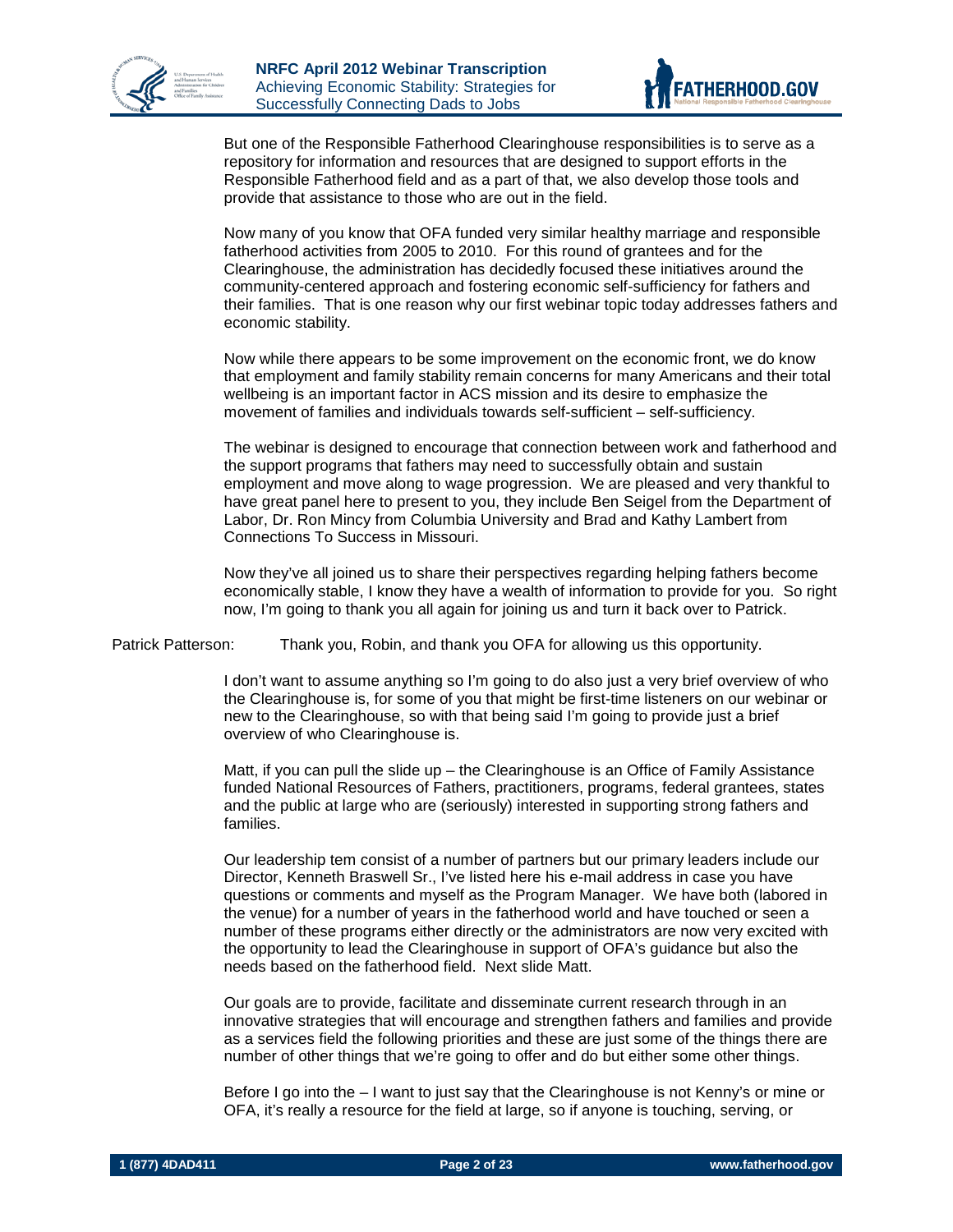



interested in serving fathers and families. We anticipate – we invite you to consider this to be your Clearinghouse as much as it is an OFA-funded resource.

Our desire is to always make this as current as the field is and so without you guys the Clearinghouse is not as effective as it can be and so when I mentioned these couple of things I want you to feel free to e-mail myself of Kenny at the end of this webinar I'm also going to give you the Clearinghouse's e-mail address, just things, resources, information that you think keeps us current with respect to what's going on in the field.

I must mention there is always going to be a vetting process of things that we can actually add to our website that clears our federal offices but I want to invite you again to make sure you keep us abreast of activities, events but also new information that comes across either your depth on your experiences because again we want us to be a national resource center, Clearinghouse that benefit not just us but also the field and more directly the children of fathers and their families that we're hoping to serve at the end of the day.

Our priorities primarily include delivering a robust website, that website address is www.fatherhood.gov again you can leave here after today's webinar and check the sites, again it's several places on there where you find – find a program, there's a blog spot there, we'll also include weekly, sometimes by weekly update of information of activities that are going on but the website is one of our priorities, it's our main primary interface with the public, almost a – annually we deliver a robust and media campaign that generally speaking promotes responsible fatherhood, the field but also the efforts of local programs, so it's considered, you can consider this a media campaign that represents the field at large.

Our third priority is social media new for us, new for the Clearinghouse, so later in the year we're going to be releasing and launching our name and the Clearinghouse in various social media platforms that most of our practitioners live but also hopefully where our fathers and families live, to really deepen and broaden our connection. Next slide Matt.

We also anticipate the Clearinghouse theme, a resource for developing and disseminating written products that will advance the responsible fatherhood practice and research agenda's naturally and so that's the ongoing process but allows to continue to lead to the field with current, new and innovative information that helps you and your day to day work with the fathers and family that you serve.

Fifth is outreach and presentation at conferences and events not only are we a resource that it's based in Washington D.C. but we anticipate having our fingers and our feelings, our understanding of the work that goes on across the county so each of our years, we anticipate having a physical presence at a number of events and conferences that again will advance the work that you're doing but also informs what the Clearinghouse needs to know in here from the field.

And then last and not the least these last two things and one of them just spend a second on is a national call center, in the past the call center has been devoted to be a resourceful practitioners in this new wave, this new form of the Clearinghouse, we've added a partner that allows us make the resource center of the Clearinghouse a resource for fathers, for dads or families.

And so the 1-877 number here that's listed is a resource that as you leave today's webinar you can feel free to get this number to providers that you know who have questions but also in the hands of fathers who have questions about the various activities or events that are in (count) in their lives and so please take this number, if you go to our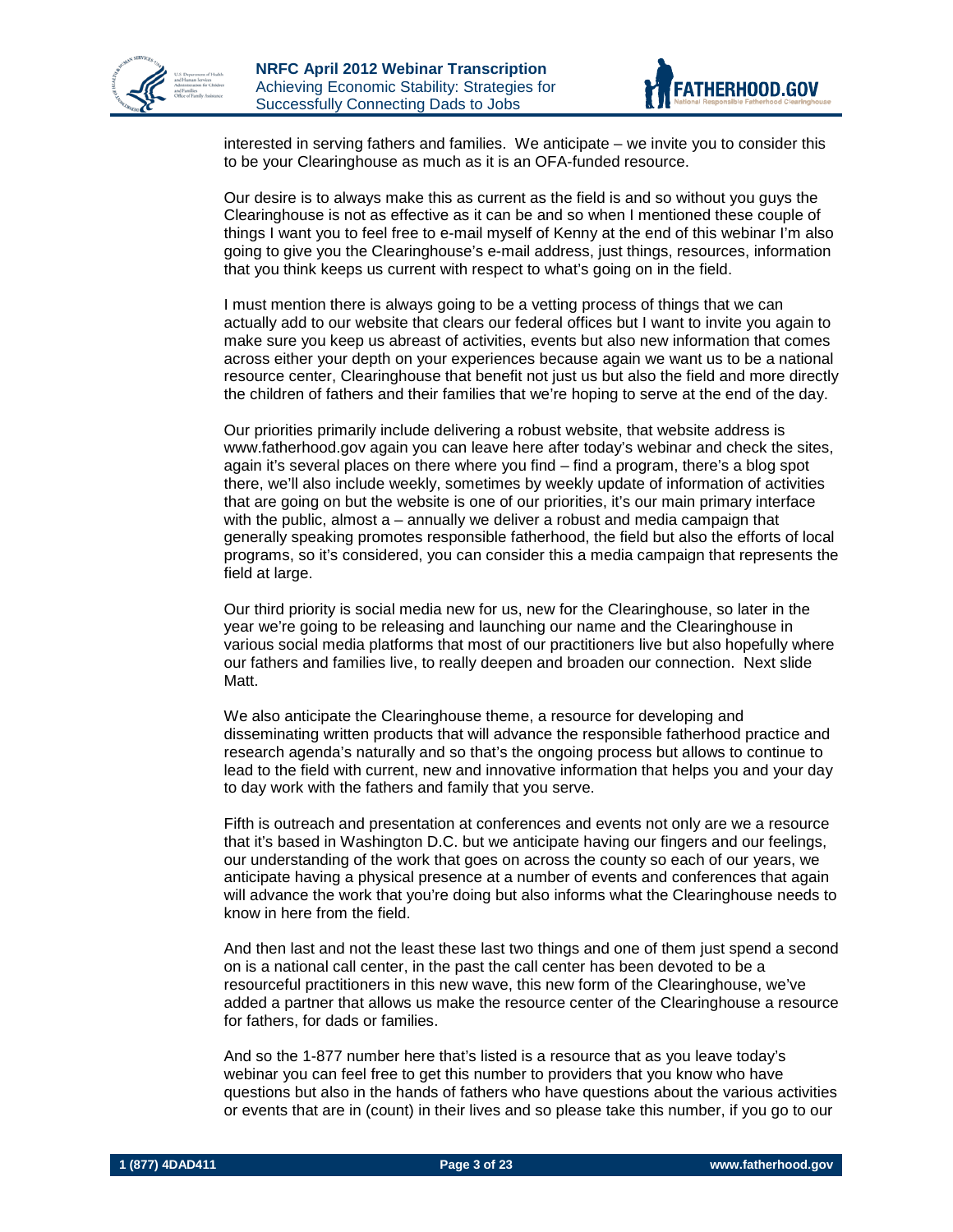



website you'll also find it but also I'll just raise, this number is a critical resource that allows us to have a national resource for fathers and families directly.

And then last but not least, virtual trainings, is a resource that the Clearinghouse makes the priority, we are as like this webinar hoping to find ways to support, encourage, mobilize the field by giving them the best, latest and greatest information around fatherhood and support for families like today's webinar, so with that said – next slide, Matt.

I want to get us into today's webinar, we have a power packed agenda as Robin mention we have three dynamic speakers, our first will be Ben Seigel, the Deputy Director of the Center for Faith-based and neighborhood partnerships of the Office of the Secretary at the U.S. Department of Labor in Washington D.C. Dr. Ronald Mincy Columbia University School of Social Work, New York, New York and Brad and Kathy Lambert co-Founder, co-Executive Directors of Connections to Success in St. Louise Missouri – next slide.

Our objectives for today are fourfold, the first is to have our attendance – our audience, understand the Federal Department of Labor priorities and programs again this is a very work focus webinar connecting fatherhood, father service delivery and work.

Our second is have you guys understand employment partnering opportunities for Responsible Fatherhood programs, very key, you're going to be impressed I believe but also enlightened by what Ben Seigel will be sharing with you in a few moments.

The third is to share practical ideas from research to help fathers find and keep jobs and then finally is to hear promising practicing and the lessons learned from the field with respect to helping fathers' identity and secure employment.

I'm very excited while we spend some time preparing for this webinar and hopefully that it meets the expectations of our audience. So with that said, I'm going to introduce our first presenter.

Our first presenter is Ben Seigel, Ben is Deputy Director, the Center for Faith Base and Neighborhood partnerships and also the Secretary at the U.S. Department of Labor, in this role Ben leads the offices workforce development activity including the job clubs initiatives which builds partnerships with employment support programs across the country. Ben's background is in program development and non-profit management, prior to joining the Obama administration in 2010, Ben spent eight years with CICO a national non-profit workforce and economic development organization in New York.

He holds a Bachelors Art degree in political science from Swarthmore College and a Masters of Public Administration from the Robert F. Wagner school of New York at New York University. With that I'll turn it over to Ben, Ben.

Ben Seigel: Hey great, thanks so much, Patrick, and good afternoon to everyone or good morning if you're in different time zones.

> I'm really excited to be with you all today and I'm you know really honored to be on a fantastic panel of this webinar with Dr. Mincy and with the Lamberts. And you know before I jump in I think I have to start with a little bit of a confession, I think as all good and responsible parents know today is bring your child to work day and I unfortunately did not know this so I was not a responsible father today and I didn't bring my five year old with me to work but believe me if he was here with me it would be a lot more difficult to follow what I what I'm about to say, as he'd be bouncing off the wall, so it's a real privilege to be here.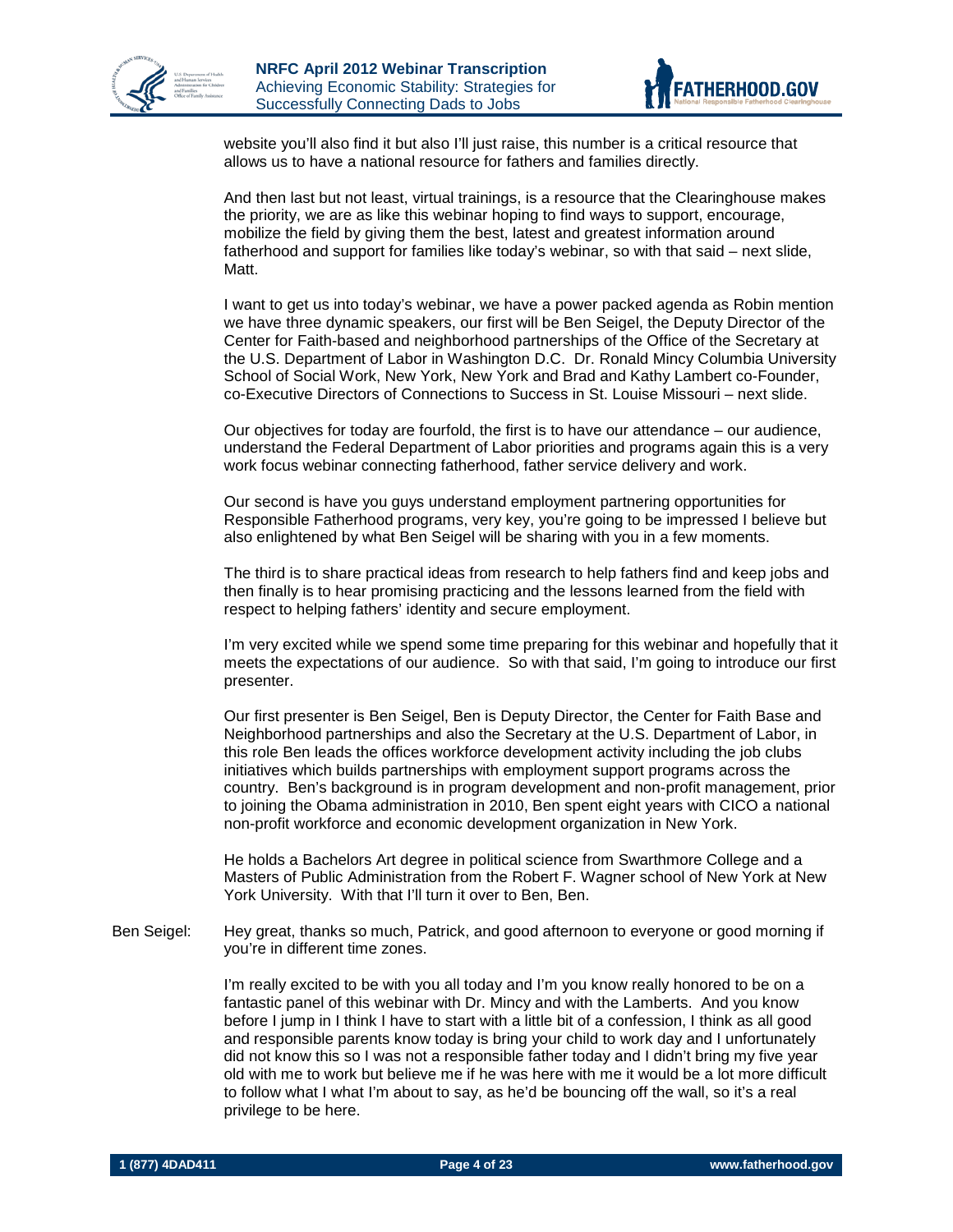



I don't have a lot of time but I've got a lot of information I want to share to everyone about priorities and programs here at the U.S. Department of Labor, so let me make sure that everyone jots down my e-mail and phone number, that's on this first slide and I know we'll have some Q&A at the end today but I'm you know more than welcome and open to filled calls and e-mails from folks you know part of my job here at the Department of Labor is to serve as a liaison with non-profit organizations, whether they be faith based or secular and so please be sure to connect with me and then I can kind of help serve as a liaison with you and all of DOL's programs, so hopefully everyone can get that info down. Okay let's go to the next slide.

So let me just begin by giving a very broad overview of DOL's priorities and kind of our key agencies that everyone should just be aware of, so begin with my boss our Secretary of Labor Hilda Solis, when she came into this job years ago she laid out her long term vision for the department of labor and for this country which is good jobs for everyone. It's a pretty simple maxim but it's something that all of our agencies across DOL are focused on at this concept that's not to the job but good jobs and for everyone, you know we very much bring kind of spirit and focus of inclusiveness into our programs and the work that we're doing here to make sure that all Americans are served and especially those who are most vulnerable and underserved by the work that we do.

So let me just quickly run through the three main categories of work that the department of labor is responsible for and it's in these red, green and blue colors here and just some of the key agencies within each of those areas of work.

So you know it's not well-known but the Department of Labor is actually the second largest law enforcement agency in the federal government and we're responsible for enforcing the wide range of federal labor laws and so worker protection is a big part of what we do and just three agencies that folks should be aware of because you know this is very important especially you know for people who are working to make sure that when they are working you know they're protected, you know their health and safety is protected, we certainly want that to be coming home safe back to their families at the end of the day and we want to make sure that they are able to keep what they are.

And so a couple of agencies to be aware of and some of the big things they're working on right now is our wage and hour division, is responsible for enforcing the range of federal wage and hour allowed, the minimum wage, overtime, prevailing wage laws that are out there and so they work through a network of regional and district and local offices, they have outreached staff, they have investigators who are there to protect workers.

And a couple of a big initiative that I think relate directly to dads that their working on are the following, one is that their doing a lot of work right now on the issue of misclassification. Misclassification is a situation where a worker is classified as an independent contractor rather than a payroll or wage and hour employee and this you know there are certainly many workers who are independent contractors and that's how they should be classified but in many cases employers will classify workers as independent contractors when they should not be.

And this has a really big impact in a number of ways in terms of worker's pay and their eligibility for a worker's compensation and a whole range of benefits, you know let alone payroll taxes that the employers pay on behalf of these workers. So we've doing a lot of work to make sure you know that we're working with employers and that workers are properly classified, I raise it because you know it's often in sectors that have a lot of men in their employment where we see a lot of misclassification, it happens a lot in the construction industry, a lot in logistics and warehousing and commercial driving.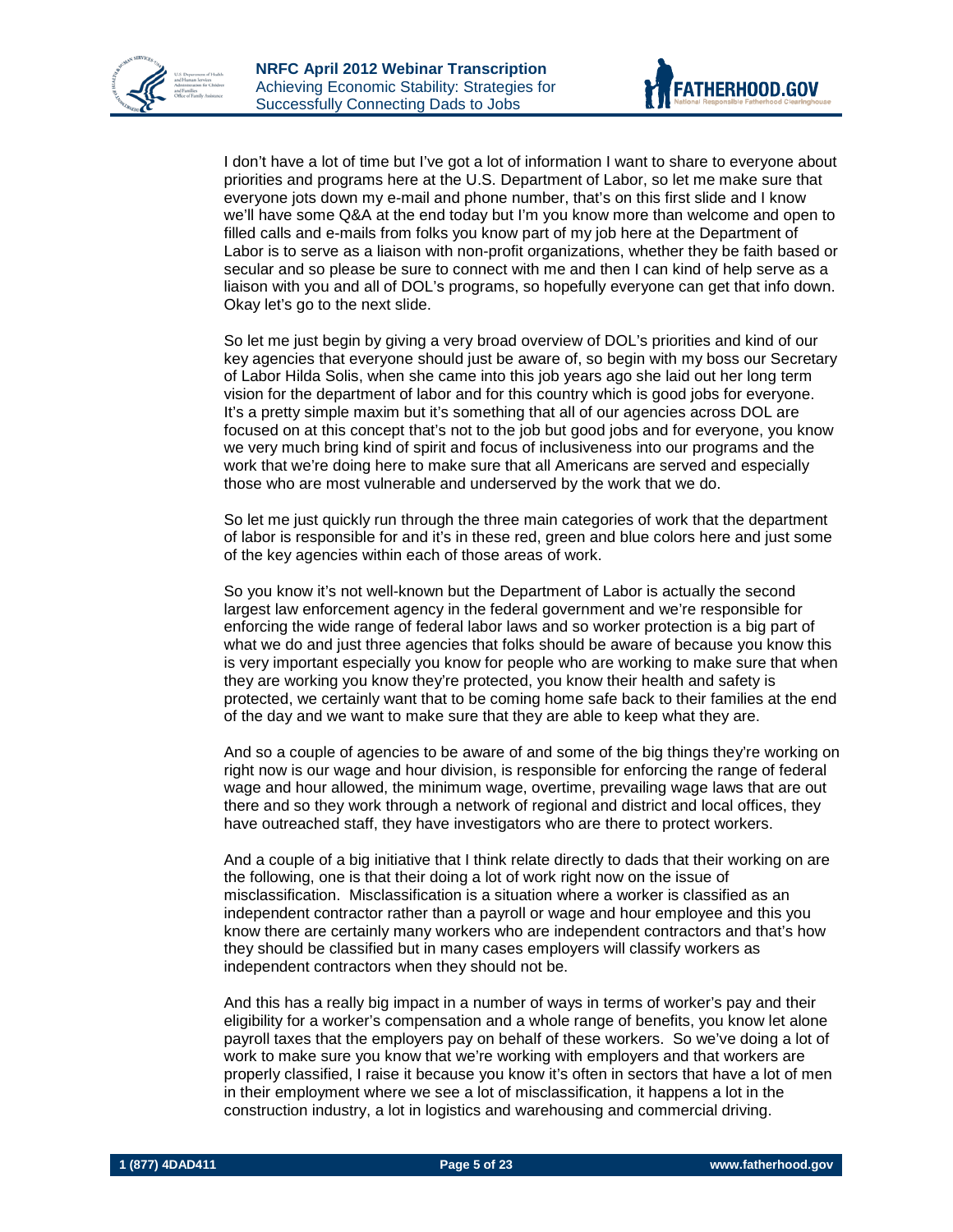



Another big area of work that wage and hour folks is on, is the issue of work life balance, obviously important for responsible fathers, the wage and hour division is responsible for enforcing the family Medical Leave Act, FMLA and we're actually in the process of doing for the first time in 10 years a survey of how FMLA is used and one of the questions that we're looking at in the survey is the issue of paternity and maternity leave so we'll provide some good information on how fathers are using paternity leave in the work place through FMLA.

Second agency that's valuable to know about in our worker protection sphere here at Department of Labor is the occupational safety and health administration, they're responsible for ensuring that all work places in this country are safe and healthy. And one of the things where groups can connect is that at the local level, local level, local OSHA offices will develop alliances with non-profit organization and as part of this alliances OSHA can come in and help our organizations develop materials that can be delivered to clients on specific health and safety issues in workplaces and can even focus on specific sectors, so folks are interested in the alliance program, I'd be happy to connect you.

And then finally our Office of Federal Contract Compliance Programs, serves as a civil right to agencies for all of the federal contractors and subcontractors, ICF International being one of them and it's a little known fact but actually one in four workers in this country is employed by a federal contractors, subcontractors spoke to huge amount of workers to who come under the OFCCP programs and one of the big focus areas for OFCCP is working with the federal contractors and subcontractors to improve diversity among the ranks of employees with these agencies, with federal contractors and subcontractors.

So they do a lot – our OFCCP offices across the country do a lot of outreach into communities of color, across diverse communities to ensure that job opportunities with federal contractors are getting widely disseminated and a good pool of candidates are coming in. So again if folks are interested we can connect there, to connect you to your local OFCCP office.

Second area is workforce development, that's why I'm going to spend the bulk of my time on here, our two key agencies there, the Employment and Training Administration and our Veterans Employment and Training Service that has programs specifically for veterans.

The final piece of broadly of what Department of Labor does, locks on on data, so we do a lot of labor market information, lot of data about the work places and about jobs, the monthly jobs report comes out of the Department of Labor and it's our view of labor statistics that track all of that, they have a wealth of information on their website about national, local, regional labor market information, so you know as you're designing and looking at employment program, it's all useful to use these statistics. Let's jump to the next slide.

So I want to spend the next couple of slides specifically focused on the work of our employment and training our workforce development agencies, I want to talk first about some of our broad priorities so you kind a get a sense of how we approach kind of our work and then I really want to run through kind of a laundry list of programs and websites that I think could be useful for you and your work with fathers as it relates to employment, so a couple of kind of broad priorities here that are employment and training administration focuses on.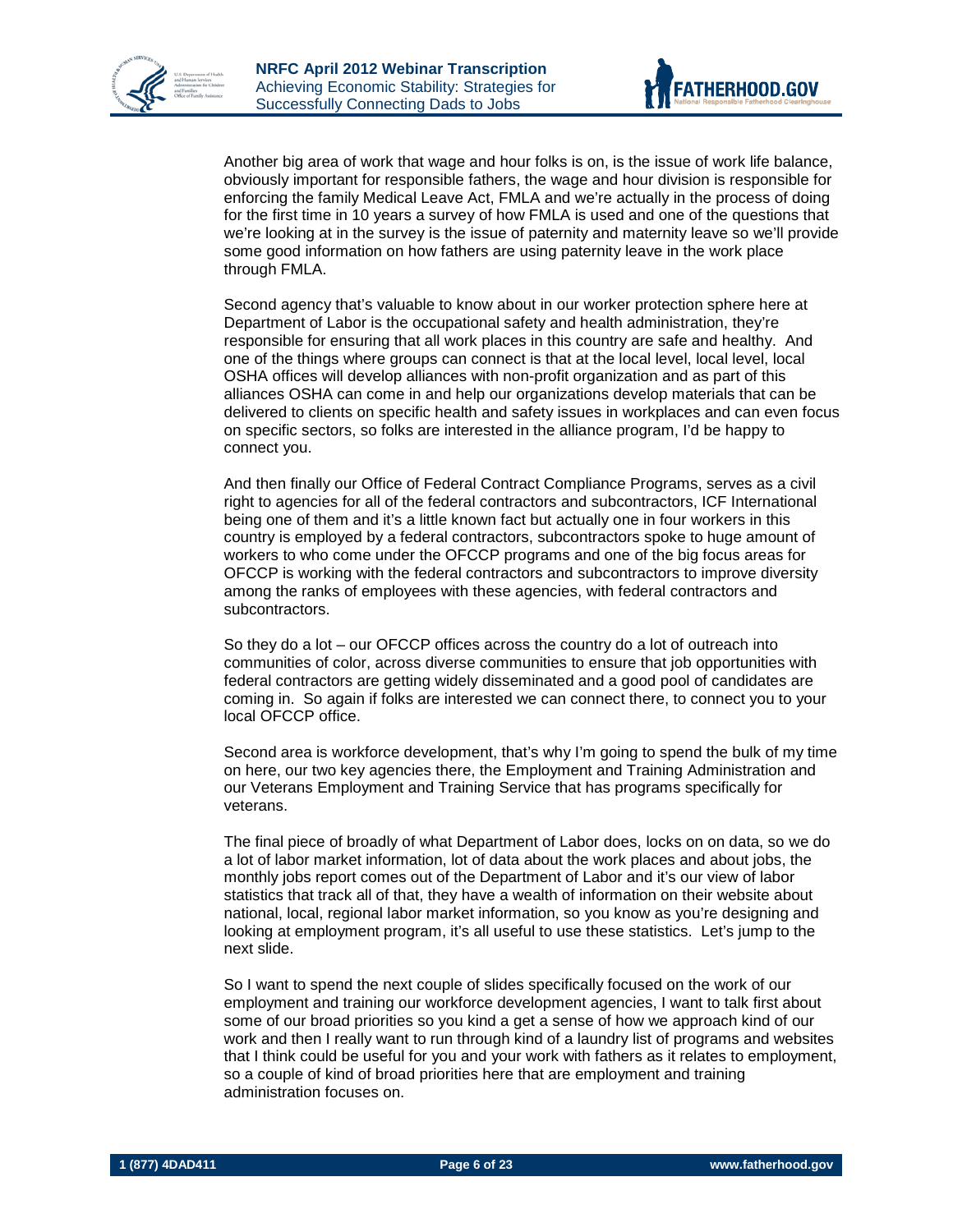



And a lot of these priorities cut across you know our administration as a whole. First and foremost here, lots of focus on evidenced based you know a lot of the work that we're doing, a lot of the programs that were funding have a real big focus on the valuation, on making sure that you know what we're doing and what these models are, are effective and are leading to good results as it relates to job placements, credentialing, job retention and career advancements.

And so that's been a big focus over the past couple of years, I think it's a nice complement to what Patrick was saying earlier in terms of what the Clearinghouses really looking at in terms of data and using evidence and really all of programs here, you know have this evidenced based component and to really kind of get that point across, our secretary, Secretary Solis when she came in, she created a new office here in the Department of Labor called the Chief Evaluation Office and we have a chief evaluation officer who's responsible for you know setting the research agenda and seeing through all of the research and evaluation for our work and many of you in the field might know who our Chief Evaluation Officer is, she's a legend in the field of human services and employment evaluation Demetra Nightingale, she's been here since October of last year and she's really putting together a great evaluation plan for the coming couple of years.

Second big focus is priority is we're doing a lot to look at systems reform and integration, you know the workforce development field can be pretty fragmented when you get through a local level so we're really paying a lot of attention on how we can work with states to you know better align systems.

A couple of examples are just last week, we issued a new guidance letter to state on a demonstration program that we're going to be doing competitively with 10 states to come up with some innovative models for reforming the unemployment insurance system. And so the idea behind this is that as the President has talked about to try to make the unemployment insurance system more of a reemployment system, so we're going to identify 10 states that are going to look to – come up with some innovative ways to you know help move people from unemployment insurance back into the workforce and so that's going to be exciting.

We also have many programs for the workforce innovations on that will provide competitive grants that has a focus on connecting workforce development programs and systems with other systems like adult basic education, GED and I can even include reentry in fatherhood at the local level.

Lots of focus for us on community college and employer partnership, you know as we've been following the news and the President's travel, you know he's very focused on you know building that the capacity of community colleges and calling on community colleges is to partner with employers to train up local workers to meet the demands of the new economy and employers.

We're doing a lot of work with technology, so lots of focus on how technology can be used and kind of the distance learning, distance training setting but also how we can get you know as much and as effective information on jobs, on labor market information and on careers through technology to connect to all workers.

And the bottom two slides – final two points are, couple of areas that we focus a lot on with our grant, so one is sector you know we're very focused on sectors, you know, high demand, high growth industries, healthcare manufacturing, renewable industries and clean technology, those industries that have growth but then also have a clear career pathway, so that's a big focus of a lot of our programs.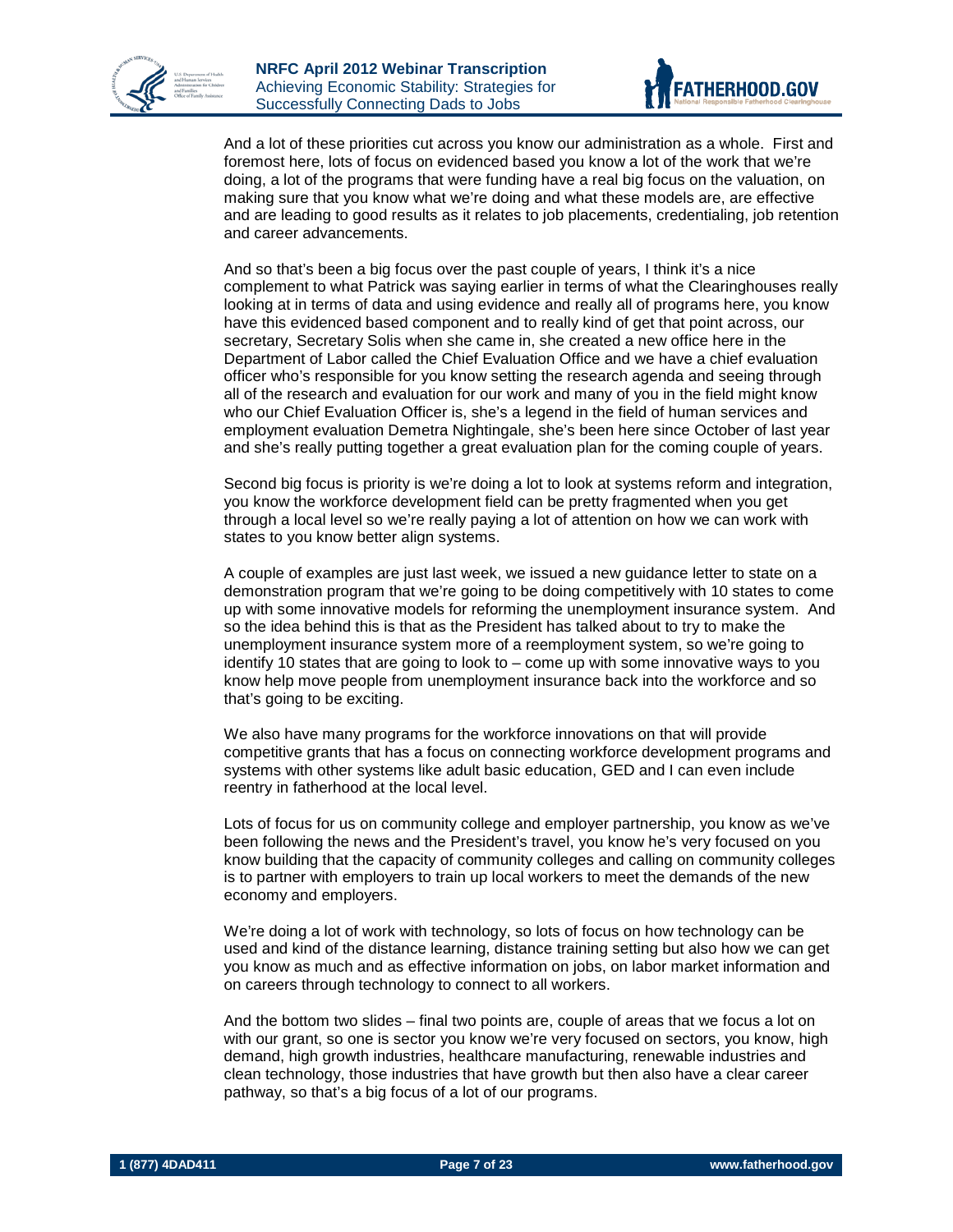



And second of that, we also have a big population focus on our work, so a lot of our programs as I was mentioning earlier, you know make sure that we're prioritizing services to those who are underserved, or are vulnerable and that includes formally incarcerated individual, returning veterans through our vet agency, and I'm (going to give) you a couple of examples of priority populations that we serve through some of our programs, so let's jump to the next slide.

So I just want to run through the laundry list now of first kind of focusing on some of the key websites that I invite you to check out you as you're you know connecting folks job and as you're looking to build out some of your own programs. So these websites here are the example of kind of our priority around technology and how we're trying to use technology more to provide information and access to job, so the Department of Labor Employment Training administration has a sweep of website, the portal called career one stop and on that Career One Stop portal we have a whole bunch of websites that most of these sites are on and so let me just run through a couple of them.

The first one is called service locator and these are right, these are all .org not .gov website, service locator.org is a fabulous resource for the folks on the local level to find all of the one stop career centers in your community as well as other programs that are out there. You can even – I can work with you to get your own programs on service locator if you're interested and you know because most of our employment and trading funding goes to the states and local areas in the form of formula dollars, that's really where all the action is happening, so you know the one stop system is you know kind of a key part of our workforce investment system, we have 3,000 one stop career centers across the country and you know it's very important that folks are aware of these one stop and they're able to work with them.

A couple of other quick websites that will useful for folks that you're working with who are looking for jobs, my skills, my future and my next move are both new websites that provides a lot of great resources for folks to enter previous employment or interest and it can line up skills with jobs.

Workforce 3-1 is a really great website, if folks haven't use it for practitioners, we have a number of communities that practice, focus on different areas such as green jobs, reemployment and it's a great way to act as resources and information for running programs and then finally we're doing a lot of work now on experimenting on how to use the social web to connect folks to job so we have many partnership with Facebook, the social jobs partnership that's exploring the use of social media for jobs, so let's turn to the next slide.

I know my time is running out I want to make sure I want to get to some of these key slides, some of the key grant programs that we have are listed here, I have websites for all of them so you can check them out, our reintegration of extra fenders, it's our reentry grant program, we currently just closed our recent round of competitions for the adult program and the youth program but there is currently a couple other grants that are open for that, obviously there's a big over last year which reentry in responsible fatherhood.

Our second program the enhanced transitional jobs demo, this is a onetime program where we supported transitional jobs initiatives run by non-profits in seven cities that are specifically focusing services on non-custodial fathers. So the seven cities where were working are Syracuse New York, New York City, Atlanta, Fort Worth, Indianapolis, Milwaukee and San Francisco, so if any of you are in those cities and you're not already connected please do connect with those programs and you can go to that website to find out where they are.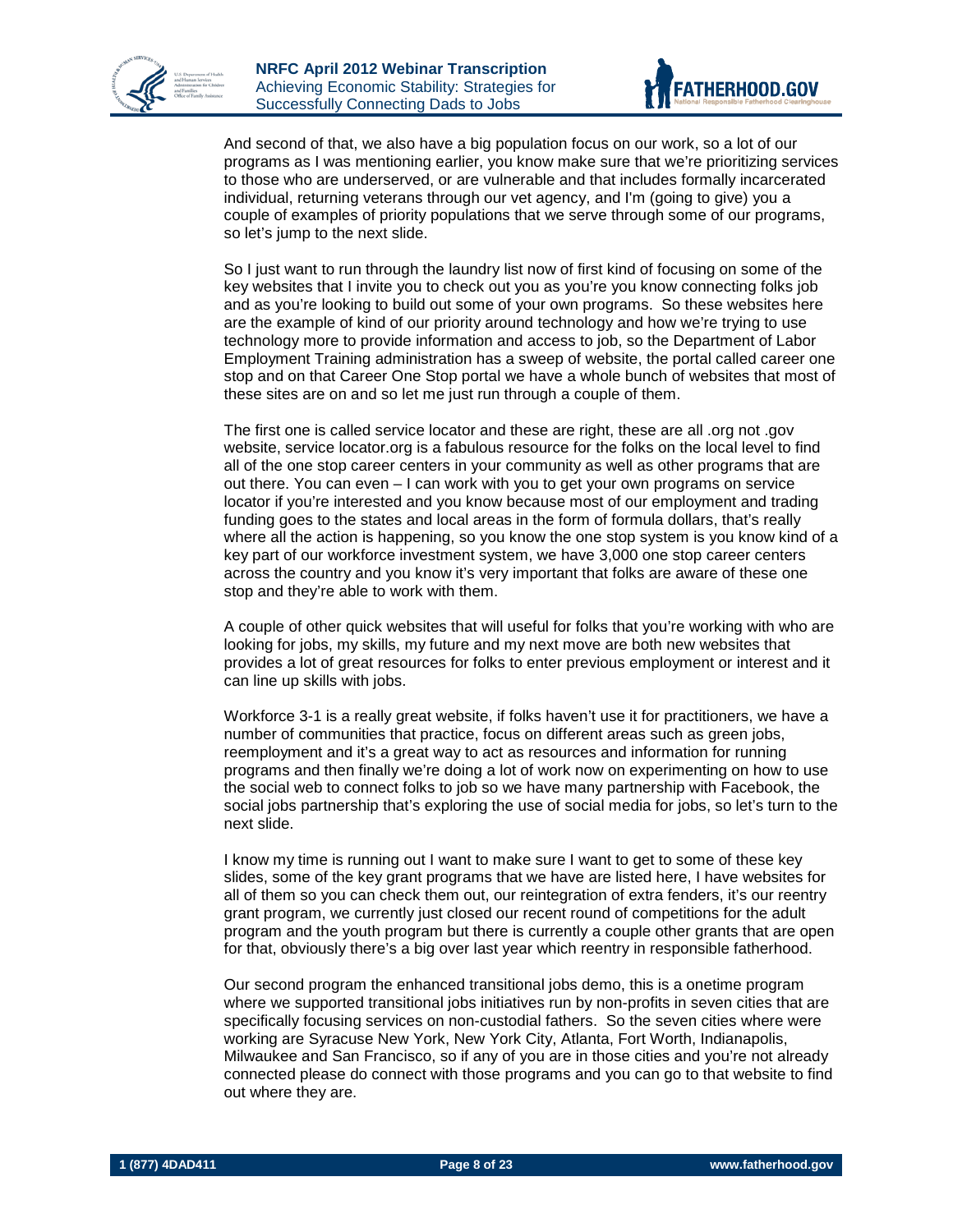



My mention that workforce innovation fund, we've got some veterans grant program, I'm in the trade adjustment assistance community college program, that's our big community college training program where there are opportunities to partner there.

All of our funding opportunities can be viewed from the website at the bottom there, so please feel free to check those up and follow up with me if you have questions. I know my time is short I want to get on the next slide really quickly so let's go to the next one.

These are a couple other programs that are really important for you to be aware of if you are already the work opportunity tax credit, it's an incentive for employers to hire vulnerable population, there is a specific focus in the work of many tax credit on, people with the criminal record, have been released from prison within the past year, employers can get up to \$2,400 back in the form of a tax credit.

The federal bonding program is another key employer incentive that basically provides an insurance policy for vulnerable workers including those with criminal records. And then another one that I did not put up here but I want to make sure folks are aware of, there's a federal inter agency reentry council that includes a number of federal agencies focusing on a whole range of reentry issues.

Their website is – you can go to National Reentry Resource center, all one word, nationalreentryresourcecenter.org to find out about the work of this group but one of the specific things I wanted to mention is that just yesterday the EEOC equal employment opportunity commission released some new guidance on the policies of employers relating to hiring practices of ex-offenders, formerly incarcerated this is really critical guidance where the EEOC is calling on employers to clarify policies, they're kind of hire and policies as it relates to folks with criminal record.

Check out eeoc.gov but some of the key things that they're making sure employers understand that is the issues of disparity impact, the issues of arrest versus conviction record and how it all relates to similar rights act and so there is a big case earlier this year where Pepsi bottling company was entered into a settlement with the EEOC to totally change their hiring policy because there was bound to be you know in violation of the civil rights act and so there's a big issue and that something that folks really need to know about and be able to communicate through employers.

okay so I know my time is done, I'll just give to you the last slide here just to introduce my final topic but I won't go into it and this is the initiative that I can directly running out of my office around job blogs.

We've been working across the country with congregations, with libraries, with community groups who are bringing together support groups of unemployed people to help them expand their network and connect to new job. You know there is some research out there that shows and especially in low income communities, people tend to have fewer than five individuals in their networks of friends and family who can help them find work and in for some population, including non-custodial dads, non-custodial fathers, African American non-custodial fathers, the number are two or a fewer – two or a fewer people in their networks of friends or family who can help them with the job in the formal economy.

So the jobs, what they're doing a lot of great work at African American churches and community groups across the board, to help folks extend their networks to deal with some of the kind of emotional stresses of being unemployed and looking for a job and to learn some of the new techniques for looking for job like using social media like LinkedIn.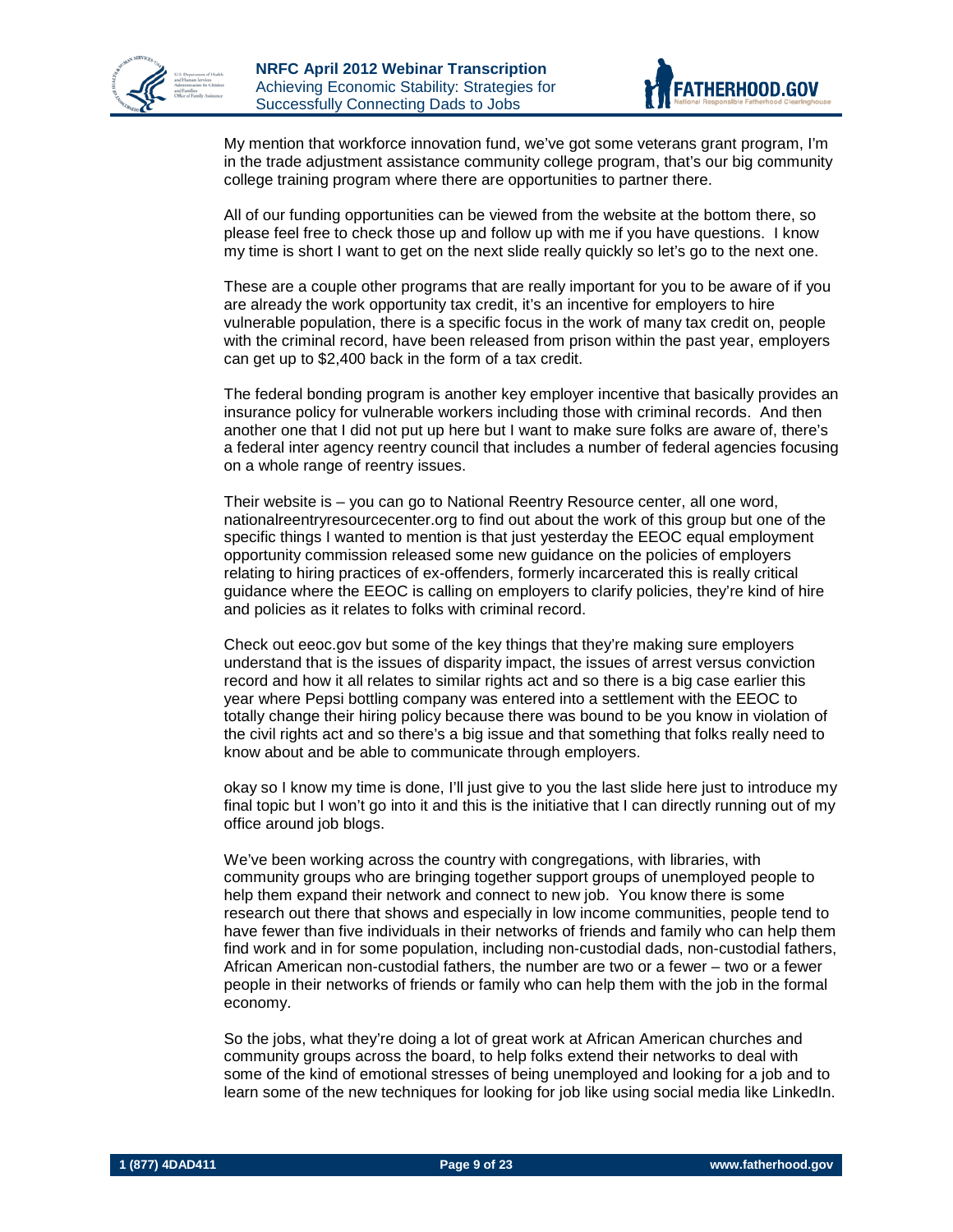



So this is an initiative that I'm running directly of folks are interested in learning more, we have a website at dol.gov/jobclubs that's on the next slide.

Feel free to connect and you know you can reach out to me if you want to learn more about it, if you're running a job club, how you can connect in with that, that should we go one more slide you'll see that their website – there it is. You know so we're happy to work with you if you want to create a new one or expand an existing one and develop new partnerships with the workforce investment system and other systems out there.

So you can go to the last slide and that's my contact information, a lots of information I know and sorry I took a little longer than I should have but again I'm more than happy to follow up with anyone who's interested in more information – Patrick, back to you, thanks.

Patrick Patterson: Thank you so much, Ben, that was very, very resourceful information and I think it gives us at least a prelude to how we can start looking at connections between our work but also to prioritize the DOL, so that was very, very instrumental.

> I want to take a commercial break for one second, we're getting questions coming in and I think we have many return visitors to webinar technology but there may be some folks who first timers on webinar, so I'm going to ask Matt to do a brief overview of how do you submit a question because I want to make sure everybody has the same information, Matt.

Matthew Crews: Great, thanks Patrick again for those of you who aren't familiar with the Microsoft Live Meeting software, please note the next few slides so you can get the most out of today's webinar.

> A question can be asked by anytime during the presentation, you'll receive a standard answer to let you know that your question has been received and will be submitted to Patrick to ask presenters during the Q&A and if for some so reason you didn't get the answer that you anticipated, you can e-mail info@fatherhood.gov at the duration of today's webinar.

So if you look in your upper left hand corner, click on the Q&A tool, type your question in the top box and then you click on the word ask to submit your question, we receive it and again we sent you a standard message to let you know it's been received and all questions will be addressed at the end of today's webinar.

A couple of other items if your screen is too small, if the slide need to be bigger hit F5 better to enlarge it, same thing to bring it down if it's too large hit F5 again and just keep in mind that when the screen is at its largest you need to have the  $-$  if you want to ask a question you need to hit F5 again so that you can bring it down, also if you having trouble hearing you can send us a message with the Q&A tool and for some reason you didn't get the slides that when out this morning, e-mail info@fatherhood.gov and we'll get those right over to you, thanks.

Patrick Patterson: Thanks Matt. Our next presenter and so feel free as the presenters are talking just send your question I'm already picking a couple of sheets of paper to record some of those questions.

> At the very end of our last presentation we're going to actually do a rapid fire Q&A with the questions that you've asked, so feel free as they're talking to submit them, we'll not be distracted to them at all, we'll get them offline and we'll be able to facilitate as many of the questions that we can at the close of today's webinar.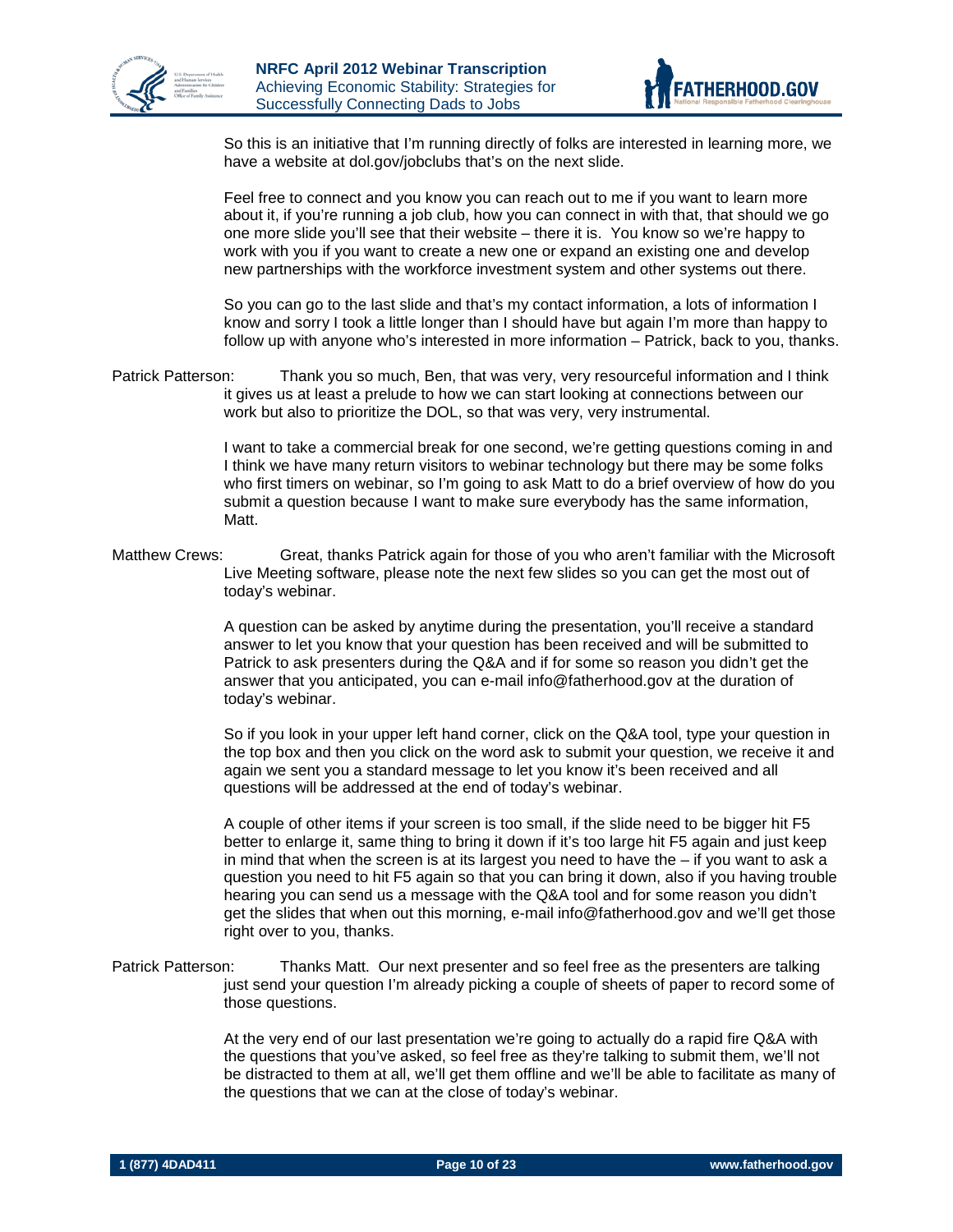



Our next presenter is Dr. Ronald Mincy, Dr. Mincy is the Maurice V Russell professor of social policy and social work practice at Columbia University school of social work and director of the Center for Research on Fathers, Children and Family Well-Being.

He's also a co-principal investigator for the fragile families and child well-being study.

He came to the University in 2001 from the Four Foundation, where he served as senior program officer and develop the Strengthening Fragile Families Initiative. He has published widely on the effect of income security policy on child and family poverty, family formation, child well-being, responsible fatherhood, the urban underclass and urban poverty.

With that, Dr. Mincy, the time is yours.

Ronald Mincy: Thank you, good afternoon. Could you go to the next slide please?

So we've experienced trends in marriage and non-marital birth as well as the distribution of fertility among men by education, all of which implied that they're going to be an increasing proportion of children who will be born to unwed and disadvantage fathers.

Moreover the effects of this recent recession are ongoing, they've been specially severe for men that's been true of all recessions since 1980 that have been leading to increasing in child support default in the recent period and all of this makes finding jobs and increasing child support of compliance among NCP's, a really critical issue. Next slide please.

For these reasons the recently announced pathways and transitional jobs demonstration projects are really timely and what I want to think about today is what can we hope to learn from them, what are their prospects for success and for this reason I want to review the history of multisite responsible fatherhood program demonstrations to get a sense of where we've come and where we might be going.

Next slide please.

So this chart shows the history really of federally-funded multisite responsible fatherhood demonstrations dating back to the early 1980's, the red line – the squiggly line on top looks at the unemployment rate over this period and the series of boxes that shows the tenure of different responsible fatherhood program demonstrations and the colors are indicative of how these demonstration projects were evaluated, so the most important thing is that the yellow, the parent fair share project in the mid 1980's and both the pack and traditional jobs demonstrations that we're just going into were or will be evaluated using the most reliable techniques namely random assignments. And so the evidence from this is in some sense of the most important because we really are able to attribute the program impacts to the program as opposed to other factors.

You will note that historically been there's only been one demonstration that's been evaluated using random assignment. The other demonstration projects are important in on themselves but most of that have been evaluated using outcomes assessments where researches measure what the employment and child support and earnings outcomes have been but it's not possible using this techniques to know whether the results of the programs are due to the programs themselves or to other factors that might have been operating and then there is an office of child support you know enforcement demonstration project in the late 1990 and then a family that work demonstration that was evaluated using (quality) experimental techniques.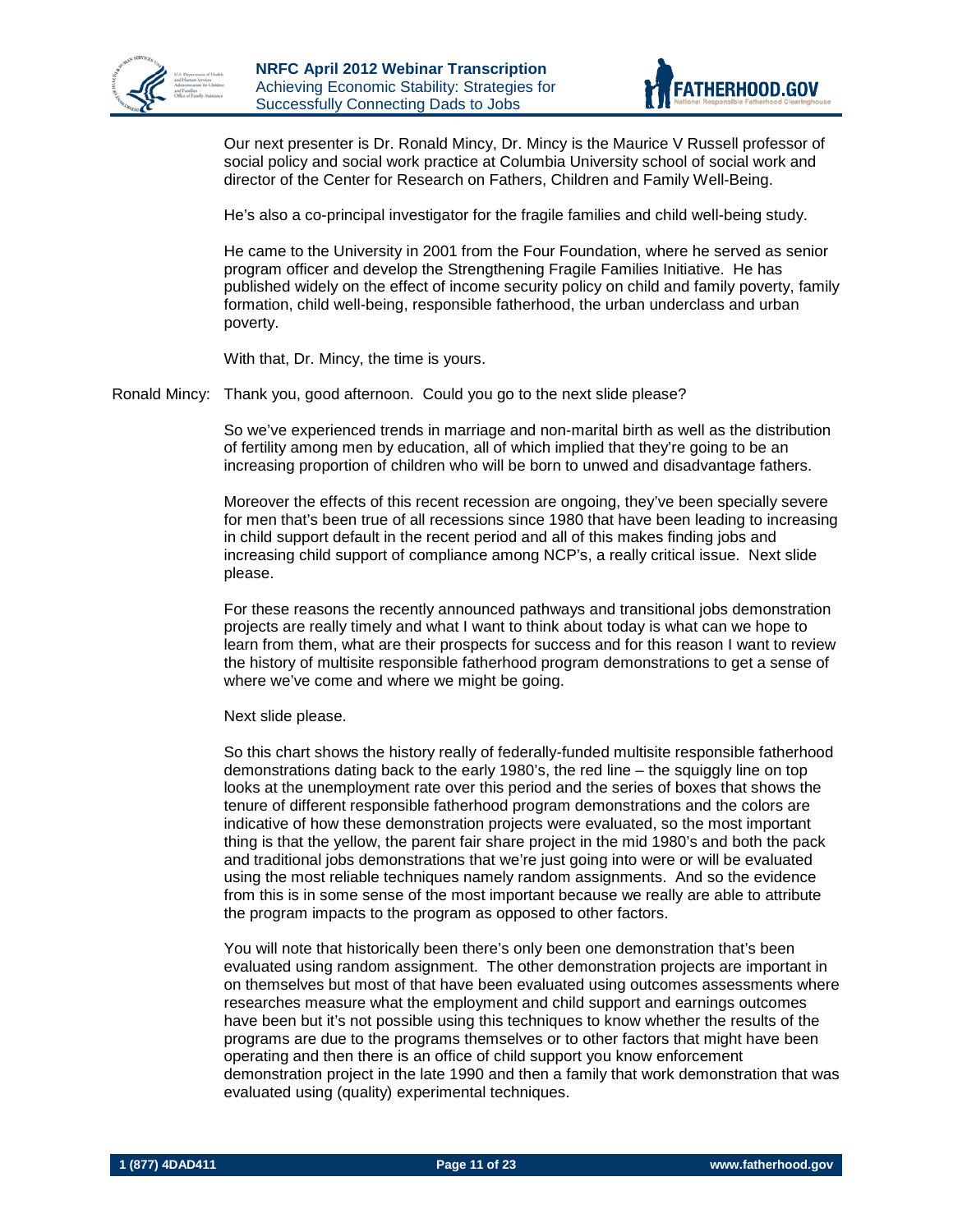



So we have a fair amount of evidence it's a – and then we have the most recent DRA responsible fatherhood programs that ran from 2006 to 2010 and unfortunately there were no evaluations of these programs.

The other thing I want to point out before we go to the next slide is that that except for the teen fathers collaboration back in the early 1980 we have never had a responsible fatherhood program operating under such severe periods of unemployment and that means following the unemployment rate that for men reached 10 percent over there on (that) on the right hand tick and we are sort of operating in the recovery from such a high level of employment, this is really unprecedented. Go to the next slide please.

So the important points to all of these that the economic climate for this demonstration projects is not at all favorable, the most credible evidence we have again is for parents fair share from the early 1990's or mid 1990's and fortunately this is evaluated using the most reliable message and therefore we have real confidence in what these results show.

So the next several slides I'll walk through quickly, they really point to the results of this demonstration projects in the summary form on both on employment, on earnings and on child support enforcement and then I'll close up by suggesting what we can learn from these and what their implications for programs of practice are. Go to the next slide please.

So focusing first on employment outcomes so majority of programs reported increases in employment but these increases tended to be small and the overall unemployment rates – rather employment rates remain low. Parent's fair share which again was in the early 1990's where we had really favorable labor market conditions did significantly increase employments for the sub sample of the most disadvantage men, those who lack the high school diploma or GED or those with little work experience but there was no significant increase in employment for the full sample.

Next the office of child support and enforcement demonstration projects were also in the late 90's again with a very favorable labor market, this was not evaluated by random assignment but it did report increases in employment for most of the site and the sites with the most significant increases in employment were also the sites with the lowest preemployment of employment rates, this is again suggesting that in this demonstration the best results were obtained for the workers who were most disadvantage. Go to the next slide please.

As far as earnings outcomes although they were driven by different factors at each of the programs, earnings tended to increase more substantially than employment, in parents fair share, the average earnings for the full sample, we did see an increase there but the increase was driven largely by the greater numbers of more disadvantage men becoming employed rather than higher wages.

There were also increases in the earnings of more disadvantage men they were particularly striking for men who were interviewed in a special survey toward the end of the demonstration. Now I remember this quite well, there were two sets of results released in parents fair share, the early result for the whole study and then the subsequent result for the more disadvantage men and the early release indicating that there were little employment or earnings impacts really saw their color, the reception of these demonstration projects in the field and that's what most people remember of parents fair share and that memory unfortunately is in accurate.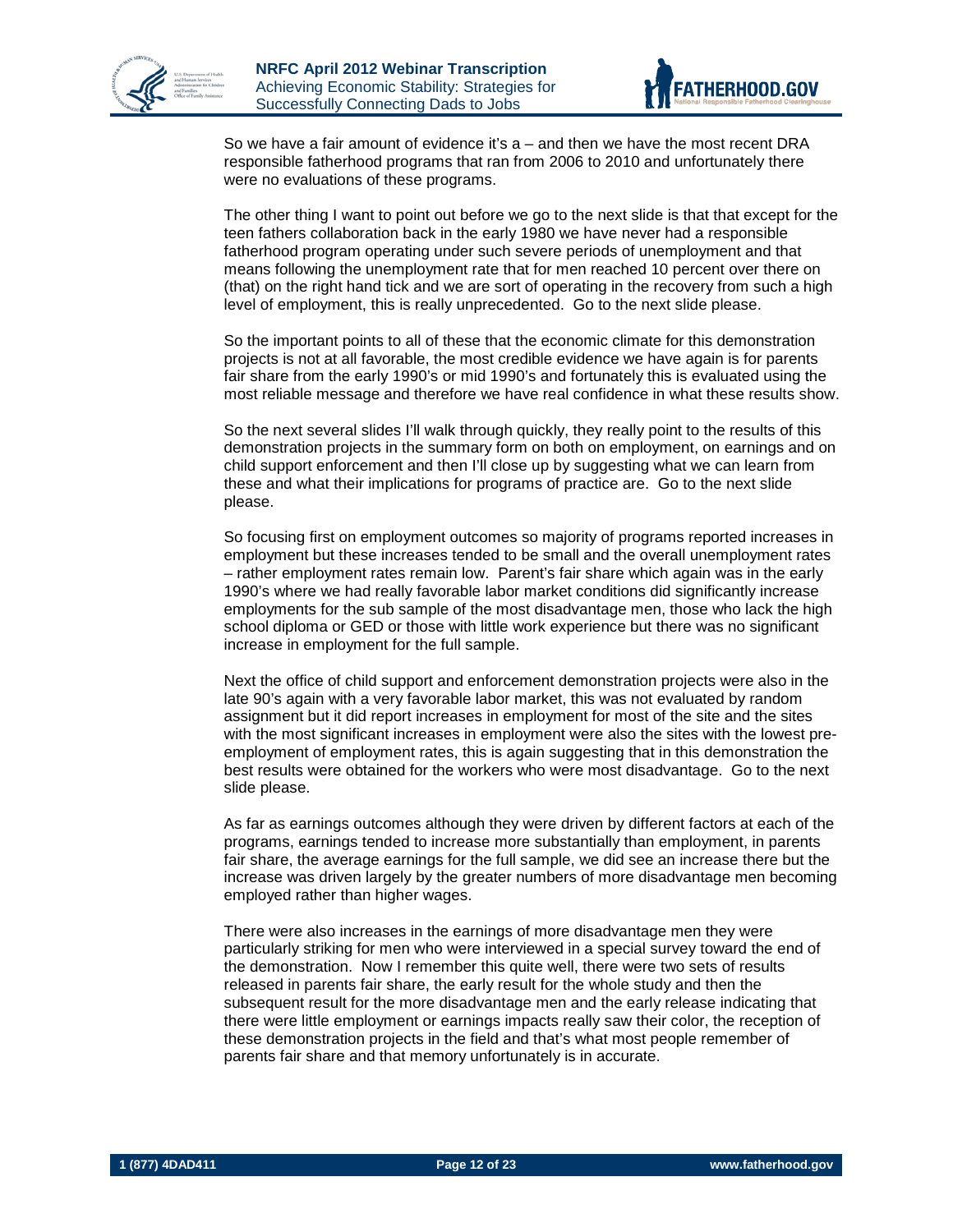



They – we did have stronger earnings results overall, again employment and earnings result especially for the most disadvantage men but again this came from primarily moving men from unemployment to employment and as a result earnings growth.

The OCSC demonstration projects again in the late 1990's they saw an increase in the average earnings that was also driven by previously unemployed fathers becoming employed and there were significant pre-post differences seen in only four of the seven cities and so we know that some programs operate better than others and therefore my colleagues will talk about this practice. It's really clear, important to focus on what we're learning about how to operate programs for fathers who are unemployed so that we can utilize the best practices and disseminate them widely.

#### Next slide please.

The employment and earnings impact of fathers at work which is a demonstration project in the early, in the late 1990's and early 2000, this is important because Fathers at Work focused on young who (had) – who are formally incarcerated and here using a nonexperimental design we saw substantial increases in earnings, for example the average Fathers at Work participants earned a little over \$5,000 at a 12 month follow up, that was much higher than the comparison group and these differences receive for fathers at work participants who are more likely to be employed and they will also work more hours.

So here we got you know increases in the employment rates, increases in hours of work and there were approximately twice as many men employed full time and worked you know more than substantial numbers of time during the year – next slide.

Now the child support results really trump, all the results that we've had on employment and on earnings, despite relatively small gains in employment and earnings most programs across this 30 years history or so, most programs thought increases in child support compliance and this point is really critical. The increase compliance came largely from increases in the numbers of fathers who paid anything on their child support rather than increases in the amount that they paid on your child support orders. Go to the next slide so for some details.

The parent's fair share demonstration participants were more likely than control group fathers to pay child support with significant differences observed five to six quarters out so these are fairly long term results. Evens so over 50 percent of the fathers who are enrolled in the demonstration did not pay any child support and in addition the increase percentage was largely driven by increases in just three of the seven sites and so at present, as in the past these multisite demonstrations tend to have variations across the programs that are involved and therefore it's important to not think about the overall results but also what is being achieved site to site and to make sure that we're collecting information from site to site and demonstrating again where best practices are present.

Moreover there was an increase in the percentage of fathers who are paying child support but it was accompanied by an increase in the amount of child support paid. In the office of child support demonstration we saw fairly substantial increases in the percent of father paying child support rave from four percent in one site to 31 percent in another, however most still paid less than the full amount due with the cross site averages from 36 percent to 73 percent of the total amount due which meant that even though more fathers tended to pay their orders then had done so prior to their enrolment in the project, it was still the case that they were not in compliance in full and therefore their arrears continue to grow even though they were making better efforts to pay then what's the case before. Next slide please.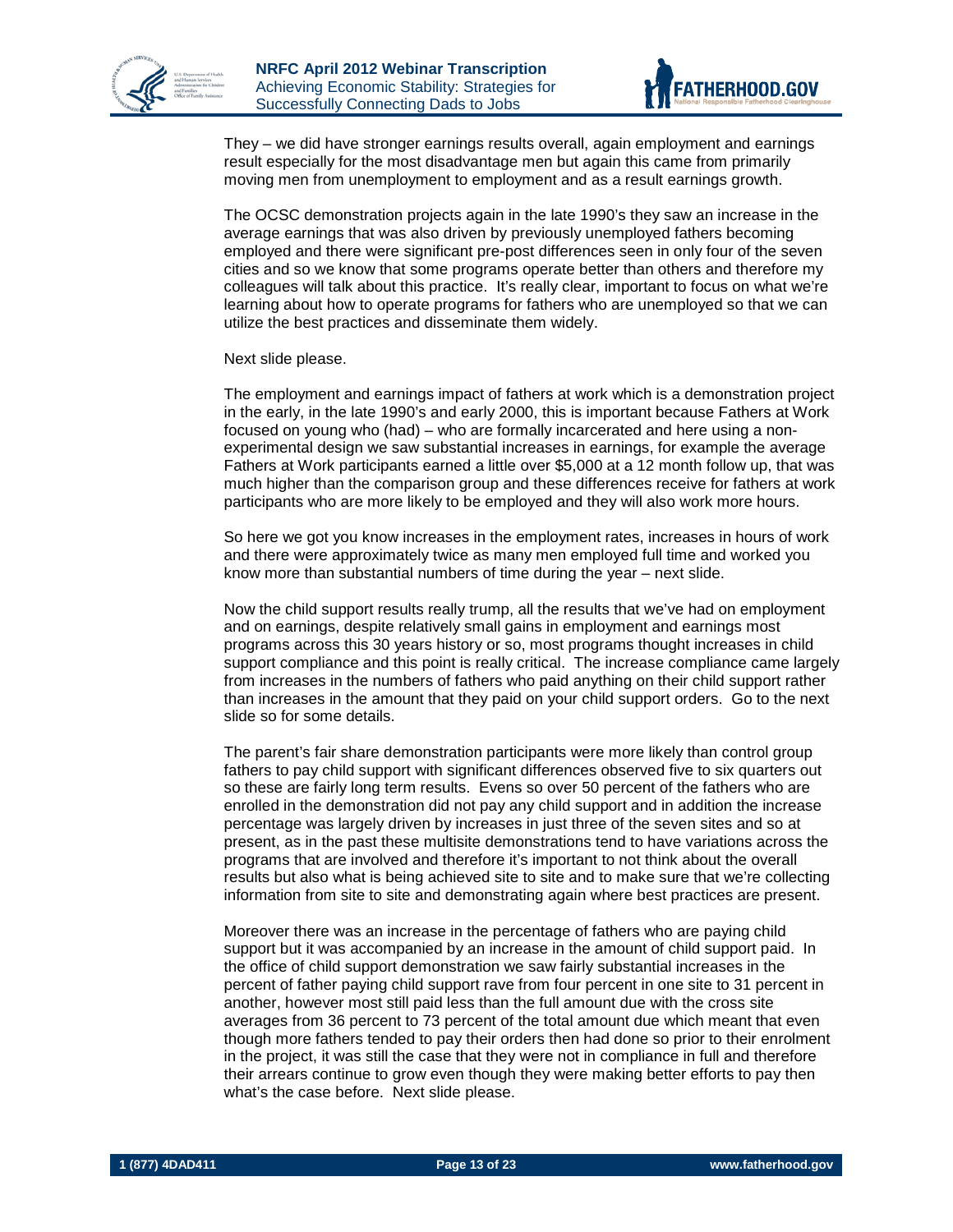



I'd like to close in on two other demonstration projects one of which I haven't mentioned was the partners for fragile families demonstration, this took place in the late 1990's and early 2000, 2001-2002 during the Bush administration recession. So here we had child support outcomes for PFF, we're generally positive particularly given the modest employment and earnings gains in that demonstration.

The partners for fragile demonstration was also important because it was focused on non – low income non-custodial parents who had not yet establish paternity and so we learn different things about these different demonstrations, here on one of the key findings was that there were relatively low numbers of fathers who actually establish paternity and then got child support orders and so by the eight quarter after enrolment, the percentage that had actually acquired child support orders had double from 14 percent to 35 percent, so there's an important step here from actually establishing paternity on the one hand and then getting a child support order on another, despite this gain the majority of fathers did not establish a child support order and a significant percentage were not making any child support payments.

With the Fathers at Work demonstration as I mentioned already, the number – there was increases again in the number who paid any child support but there was a substantial increase, a tripling of the amount of child support paid compared to the quasi experimental design comparison group.

Furthermore a follow up on you again there were increases in the child support paid, the Fathers at Work participants were 53 percent more likely to make any formal payment and they paid – they tended pay \$52 more per month on their orders but the increase in earnings was what accounted for this increase in child support payment. So then again we're going from transitioning workers or fathers from not working to working and as a consequence of doing so we got increases in the amount of child support paid. Let me go to the next slide.

Then our current situation again is that past fatherhood demonstrations have occurred at various points in the business cycle but never following unemployment rates as high as we see. At the peak of this past recession the unemployment rate for men was at 10.2 percent, the unemployment rate overall is decline, however recent projections by the federal reserve suggest that the unemployment is going to remain much higher than full employment way out until 2014 and so none of the currently federally funded demonstration projects will be operating in the period of fill employment, certainly nothing like we saw with parent's fair share where we got fairly good – we got some employment results.

We also know the adverse effects of cyclical unemployment are most severe for less skill workers who tend to be over represented among non-custodial parents. Let me just give you another number, about 73 percent of men who are high school dropouts are fathers and so we're in this peculiar situation where the less capable men are of making a decent living, the more likely men are to be fathers.

And so we know that again the least advantage workers on the ones that were hit hardest by this particular recession, particularly men and therefore this is going to be a tough period which to operate these demonstration projects.

Furthermore in 2008 young men, black men and Latino men and to a lesser extent white men who are less than 32 years old had very little work experience going into as they graduated from high school and left education and went into the labor force and therefore even as the employment rate declines we're going to have a lot of young men who are fathers and – but they will not have had, much work experience prior to the recession and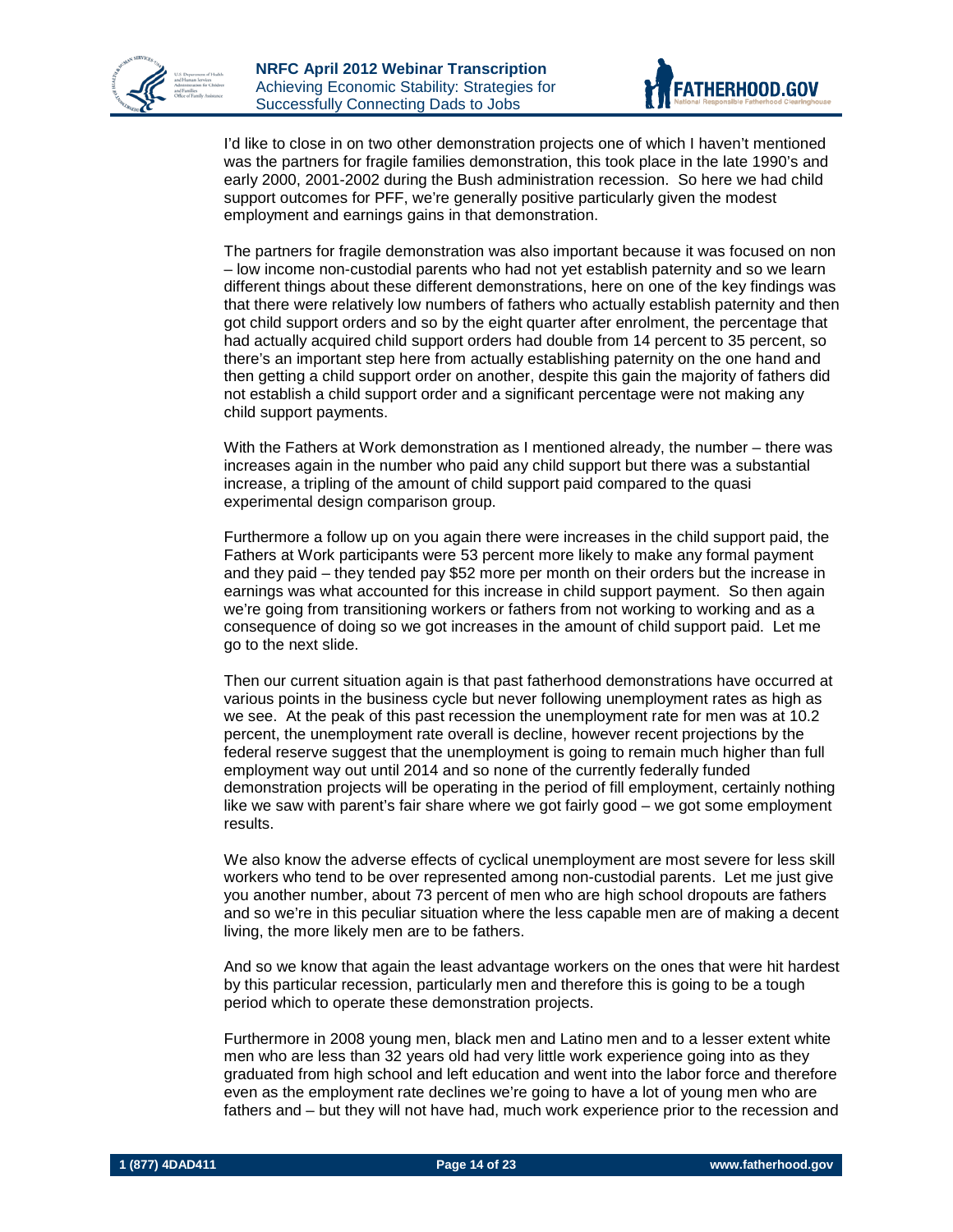



therefore helping them find their first job is going to be a difficult task as the economy goes back towards full employment.

And then finally studies show that it can take up to a decade or more for young workers to fully recover the earning losses that they experienced during recessions. So I'm about to wrap up, next slide.

So these things suggest first of all that we can expect modest gains at best in impacts on employment and earnings, more substantial gains with respect to child support and really larger gains as a consequence of these demonstrations on child support if we do the following things. My last slide, please – and so I think it's really important for the programs to focus on again connecting fathers to job particularly in the transitional jobs programs and making sure that we use that period of subsidized employment to get fathers straight on their child support orders and so forth and maybe we can talk a little bit about this during the question and answer period, thanks.

#### Patrick Patterson: Thank you Dr. Mincy. Again another perspective we've heard from DOL to get the federal labor perspective and priorities, we heard the research that supports at least history but also where we are currently in the economy and how that might be affecting the fathers that we either serving, are hoping to serve and our last presentation is going to be on the practice.

And we'll going to look at hear from two experienced program providers who have actually done this work and their successful in helping that to connect, so you're going to hear practice perspective at the end of this presentation.

Our next presenters are Brad and Kathy Lambert, Brad and Kathy Lambert are cofounders and co-Executive Directors of Connections to Success in St. Louis Missouri. Connections to Success is a current OFA responsible fatherhood grantee.

Brad and Kathy founded the Connections to Success, a non-profit organization in the late 1990, after leaving the corporate world to pursue their passion of helping economicallydisadvantaged family fund hope and a pathway to achieving their dream. Since then they have developed a holistic rehabilitative approach to provide a structured transition from poverty to economic independence.

Thousands of families have benefited from this life transformation model which is also including homeownership, career employment with living wages and children attends in school, going to college and breaking the generational cycle of poverty.

The U.S. Department of Labor offers a faith based neighborhood partnerships, awarded Connections to Success the Touching Lives And Changing Communities Award in 2004. With that, I give you Brad and Kathy Lambert, the time is yours.

Kathy Lambert: Thank you, Patrick, and thank you to all of you who are on this webinar today. It's exciting to share with you some strategies and resources and simply what we've learned in the field over these past several years, especially working with low income men and to help to create economic stability.

And starting with, with our first slide on one of our first steps and something that we learned early on is when – in regard to our pre-employment training and what we have done is we have combined and made a blended curriculum to include relationship skills and with our pre-employment relationship many of the dads and what has already been talked about is that to know that they have low reading skills, they have low numeric math skills.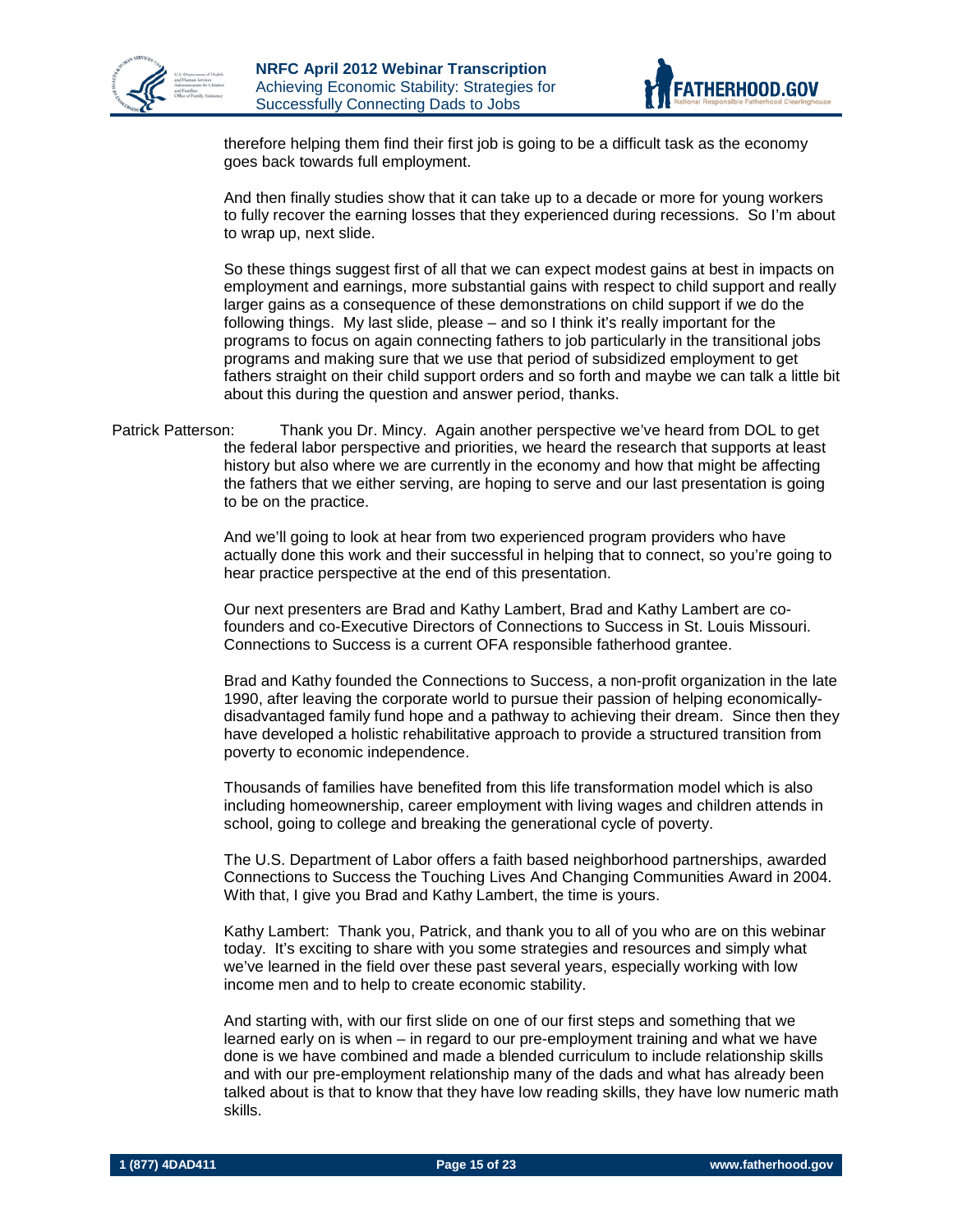



So the training that we do, the pre-employment workshops and the training, is experiential and it has to hands on, not a traditional setting. And with that we put together, we did a tour for example going out into employers and giving them tour of a manufacturing plant, so they can see what is possible. And help them to see outside of their world of influence, the possibilities along with that we do career assessment, one in particular that we use is the FTS, which the holing code but also you can look you workforce development and then share some great websites, for example O-net and that's a great resource as well.

We also combine personality profile simplified Myers Briggs or DISC assessment and combining those together to help them and as you give them a contextual learning experience, so it really has meaning to what it is that they want to do.

We put together a life plan, the life plan looks at their life holistically to include education, employment, housing, transport, health, their family finances and social and with that plan we break it down to where we they are today, where do they want to go and then we help them to attach marked goals with that.

The training is done every day for two weeks in the morning from nine to noon, in the afternoon of that's where we incorporate the relationship training, the fatherhood training, the relationships that's when we also bring in our partners of domestic violence and child support and it's really an integrated approach. After the two weeks class we helped them further on with employment so we also have one night a week where we continue with our healthy relationship classes.

For example they come let's say it's a Tuesday night, they come at 6 o'clock, we have dinner together and that's a great time for the mentors to come in and building that community, the mentors come in, the men meet with men reaching out to men and after we have dinner then they break off in 2 o'clock with a healthy relationship. After they completed that we then have various classes to continue on with GED, with parenting skills, financial obligation. Also every week on Friday, for example Friday mornings we have what's called the breakfast club which is some like a job club and they come every week and if you can go to the next slide please.

It's a great opportunity that we bring in employers and employers can come and we have mind interviews and there's a key component with bring employer then not only just of the participants and for the men to have a good experience but it also gives the employers a great experience.

We have our employment specialist that are always out there, working with the employers and bringing them in so they can also answer different questions and so on. We have a saying and you see a quote right here from an employer but we also have a saying at connections that health plus opportunity equals the success. We can help to provide the HOPE and the employers what they up doing, is they provide help but also the opportunity. The next slide please.

Our point of specialist as I mention is out there targeting the employers and we also do this by identifying the skills gap across different industries and again I'm going to refer back to Ben and his wonderful website, to look on the local one stop and to find out also what are some of the market trends within you area.

We work a lot with economic development, we find out what are the high growth industries within our areas and then we help to see what are the skills that are needed to fill those gaps, work keys which is also a great resource again, with their local one stop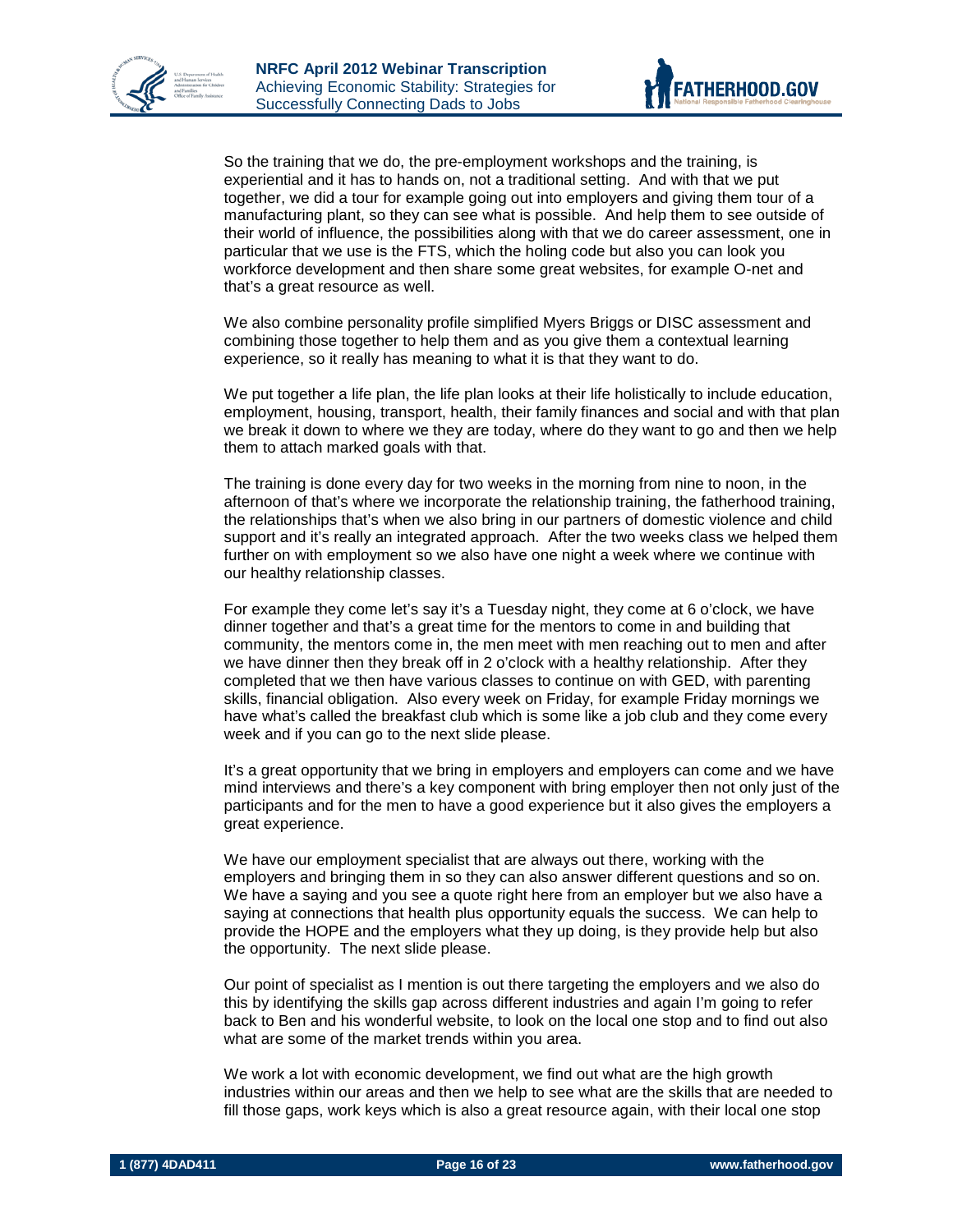



getting online at the workforce development. We also – we ask the employers, what do you want, what do you need and then we have to build training programs according to that.

We build a relationships with the employers and we want to see what type of certifications are needed and we help to identify a pathway for individuals to get certified, again to help them not just to get a job but to help them to get on a pathway to a living family wage.

We build again the relationships with our employers through – we have a job retention specialist and we continue on also with the mind interviews. The next slide please.

One of the selling points and working with employers is that we're providing them a qualified pool of talents, so rather than somebody just office straight coming in, filling out a job application with them, we can provide a qualified talent that we've already have set, we can show them, they're going to request, we know that they're going to show up on time and another outset is that we provide the wrap around services that are ongoing, so we help them to number one also to reduce their turnover cost and we follow up at the employers as well as with the employee on an ongoing basis and help to – help them with the coaching and again to help them to continue to move forward to that family living wage.

Brad Lambert: Okay I want to continue on by talking about a few transitional employment models, next slide please.

> That we have used the Connections to Success and are continuing to develop, transitional employment is designed to help those who may not be ready for full time private sector job. It offers a short term work assignment that combines skills training with the wage paying job while continuing to receive the full wrap around services that Kathy mentioned from our agency and from other service providers.

It can look a number of different ways and you'll see on the screen, I want to identify a few of the industry sectors that we have used transitional employment projects for. The first one is home remodeling, this involves a three year relationship now we have with Jackson County where we actually go into the urban core, we get access to an abandoned single home and through a grant – a supplemental grant that provides for labor and materials, we take six to eight men out and rehab that house.

It's short term employment, the average home takes between 90 and 120 days, it provides some basic skills training in home remodeling projects such as painting carpentry, drywall, plumbing and most of all it gives them an opportunity to learn some healthy work habits to work among their peers, to take directions from a supervisor, again while we're carefully monitoring them almost in an incubator environment and at the end of the job obviously they now have some skills plus a job reference.

The second one is manufacturing, we have a large warehouse employer in the region that we utilize frequently and again it's an opportunity for them to go in, learn some basic skills in warehousing, hopefully forklift driving, followed by an opportunity then for a full time job when the transitional employment period ends.

And then at general maintenance, we've been able to place a number of people in the transitional jobs through lawn care and landscaping, we've also had some success in the food service industry working with some local restaurants and in the auto mechanics industry – next slide please.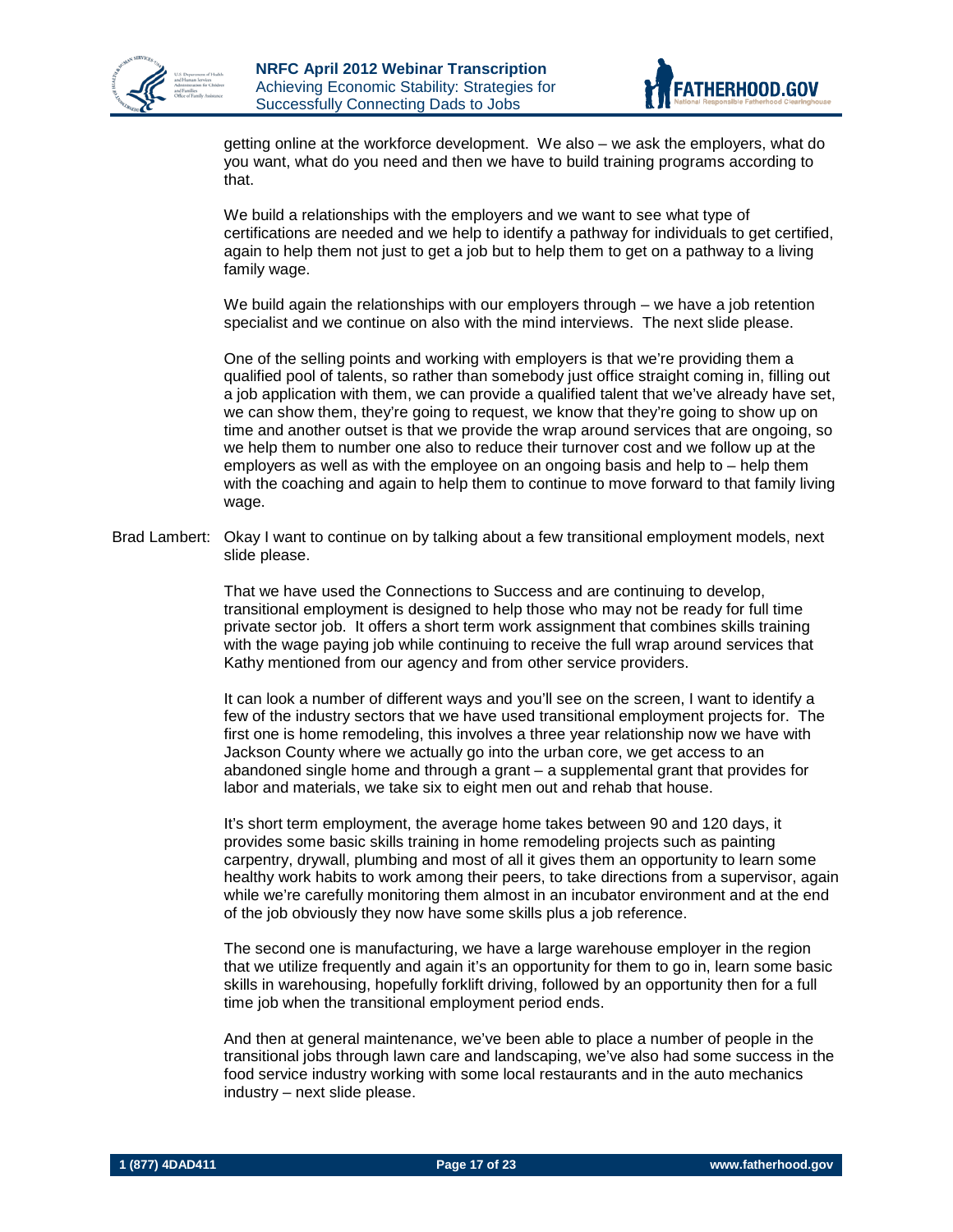



Just a few words about what we're calling here, a formal partnerships, I can't emphasize enough the need to be in total alignment with your local social service agency and child support offices, we began this relationship even before we submitted our application for the fatherhood grant, we reached out to the Kansas social rehabilitations services which is the state life agency responsible for child support. We were able to put together an MOU that really defines how we were going to work with each other including how we're going to work together in participant recruitments and assessments.

Also they agreed and this has been a great opportunity we actually hold our two week workforce readiness and relationship class inside various SRS offices so that eliminates some of the transportation barriers and it also have those SRS folks right there with this, they come into the class on a regular basis, meet the guys, build more relationships.

The other thing that I want to say about child support enforcement and I'm sure all you know this, one of the biggest detriments to employment for our men is the thread of ways garnishment, once they become employed due to their child support arrearages.

When they we said we they went back and forth with child support and thought about, what we can do that could have an impact on this, we came to an agreement that child support will provide a \$50 credit for each hour of class that they attend in one of our programs and that number is capped at \$1,850. We're anxious to see how this measures overtime and what the impact it has, so far I would say that our employment rate is looking good and we are getting a lot of referrals, again it's about building that relationship, thinking out of the box and coming up with creative ideas.

The final one is the one stop center which you've heard us talk about already, you need to reach out to your local one stop, find out what it is they offer that could be a benefit to this project whether it's labor market trends or available training opportunities. Kathy mentioned the work keys assessment which they do and also just potential job opportunities that they word off in the committee, so they can be a good resource and I would encourage you to reach out to them and see how they might be able to enhance your efforts – last slide.

Finally impact on community and family, Ben talked about early one the theme of good jobs for everyone and we know that good jobs mean a family living wage and not an entry level wage, so we're committed to see our participants grow from that entry level wage to something that will be economically sustaining to them and that could occur through a number of ways. Just helping them find other opportunities to move to, getting them into a high growth industry that has more opportunities for growth or maybe it's adding on a particular community college curriculum o vocational training program which we're also able to offer.

So it's really about helping them make that transition and being able to become economically independent.

The other thing that I want to bring to your attention is agencies need to recognize that there is a financial return on investment for what we're doing here. When you look at the employment rate that you're able to produce and how that creates new income tax revenue which overtime will reduce the level of government assistance, obviously if they're coming from incarceration there's a reduce incarceration cost, you can actually sit down and do a calculation and I would encourage you to do that and to be able to talk to funders and show them that look there is a program cost to what we're doing but there's also a return, not only a financial return but also a social return or what we call a double bottom line with what we're doing for our communities in making them safer, providing more law abiding citizens.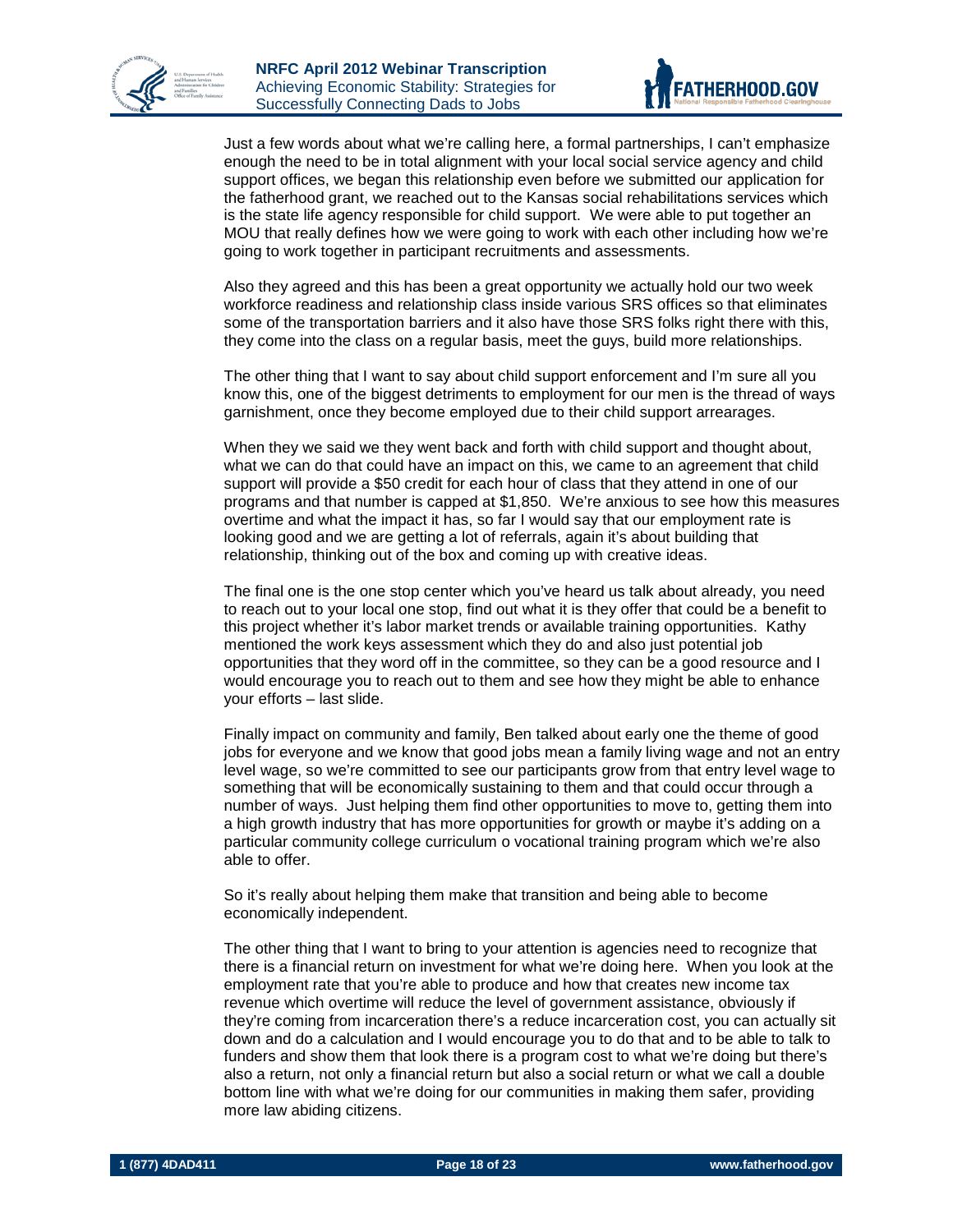



And then finally I just want to show you a few of the outcomes and measurements that we've been able to achieve through our (Rexel) grant, we are one of the generation one grantees and you can see there the job placement rate, retention, recidivism and then the final thing here that we're very proud of is that 86 percent of our participants had at least one earnings increase in the first six months of employment.

So again this is about moving to that family living wage and with that I'm going to turn it back to Patrick and thank you all for your time.

Patrick Patterson: Thank you Brad and Kathy. We've heard three perspective, we heard the priorities is on the federal Department of Labor, we heard the research that gives us a lease history but also the implications for today and the fatherhood that we're working with in this economic time and then last but least we heard very practical day to day operational strategies for how you can connect that to work looking at three different models.

> I've got sheets of paper of questions that have come in, I'm going to try my best to get as many of them asked and answered as possible so I'm going to ask our speakers if they would, just try to be succinct in their responses, and get to as many questions as possible.

The first question that I'll offer is for Ben – could you say more about the job clubs and how would programs to a certain father's direct unemployed fathers to those clubs, should that be hand over, walk them over or how do we actually connect that to those local job clubs that's there in those communities?

Ben Seigel: Sure, thanks Patrick so if folks go through the website that I mentioned dol.gov/jobclubs, on that website if you click on the resources section we have a State directory, see you can click on your state and then from there you can see the list of all the job clubs in your state with the cities that are in that, we've connected to our self.

> So they should have contact information so you could check out you know those in your own state and just reach out to them and then you know they tend to be pretty grass roots, very community based and so you know it's a matter of you know just working out a relationship with them.

> You can also use servicelocator.org to find your local one stop, a lot of the one stop has job clubs as well, you know and if you're interested in starting up your job club you know they're pretty, you know kind of easy to start up, you know they tend to be very much driven by volunteers, I'd be more than happy to work with folks to do that so you can contact me directly.

Patrick Patterson: Excellent, thank you. Dr. Mincy question for you, what kind of data did you guys collect that show pre-imposed the increase in earnings, I know a number of these programs but they're fairly funded or not, I'm hoping to show some type of outcomes.

> What are your – what's your advice around how do we track where folks are, are they coming to outdoors and afterwards and best report out the findings?

Dr. Mincy are you still there? We might have lost him.

Ronald Mincy: No, no I have my cell phone on mute.

Patrick Patterson: Okay.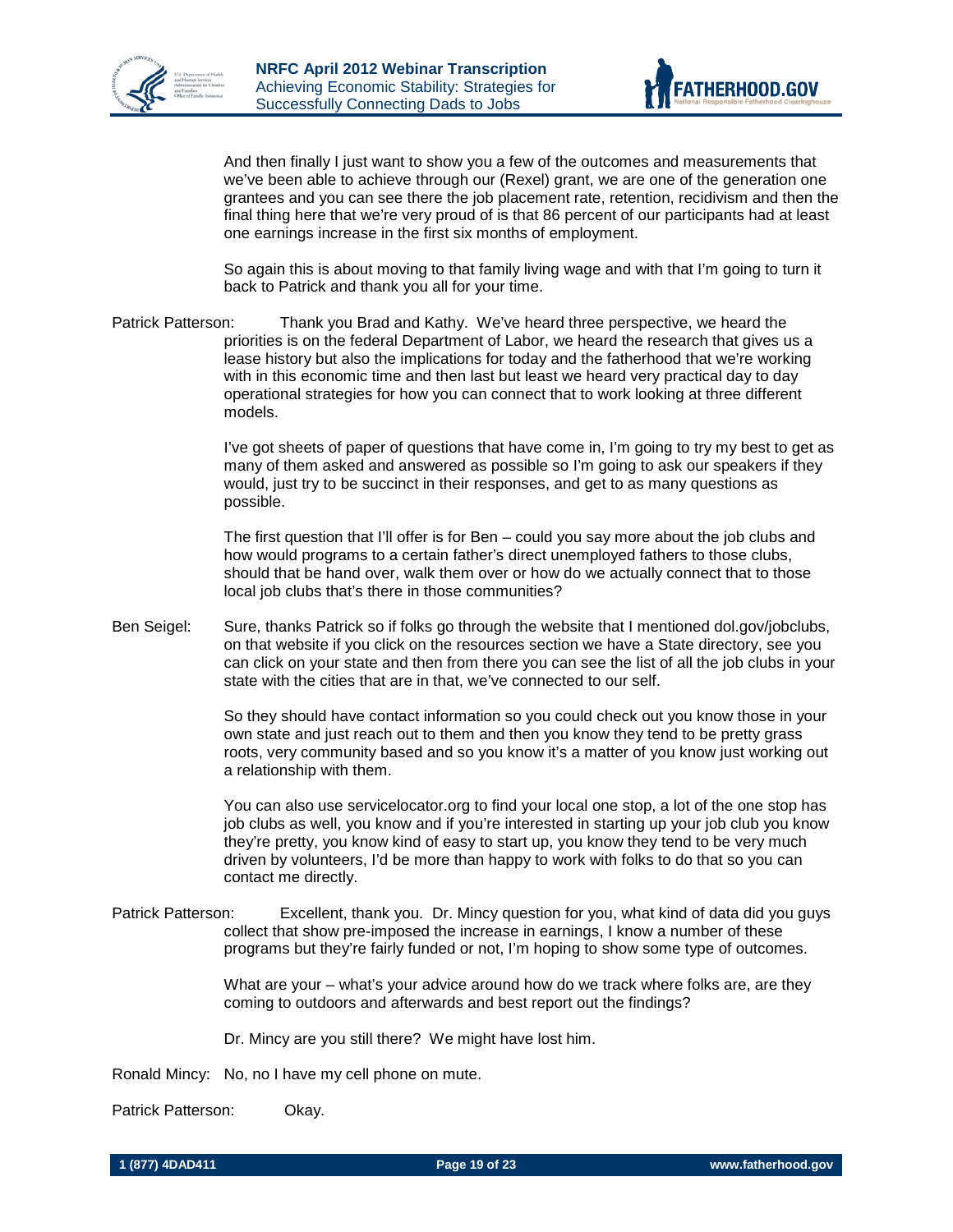



- Ronald Mincy: You want to collect data at least six months prior to their enrolment in the program and then you want to follow up data at six and 12 months thereafter because clearly you want to be able to show that what your change in earnings was over a period that was sort of beyond the immediate time in which they enrolled in the program. So I would say six months back and then 12 months I mean 12 month – six months after enrolment and 12 months after enrolment.
- Patrick Patterson: Excellent, excellent. I would say for there are a number of folks on the phone who are federal grantee for any of the data collection, got it, make sure you clear it through your FDL's to make sure that you're within compliance, but I want to make that note heard.

The next question is for Brad and Kathy a number of folks are new or still learning how to approach businesses in their community. What tends to be your initial pitch when you go into a new business regarding hiring fathers that might have completed your program?

Kathy Lambert: We just generally going out and number one finding out first what their need is and identifying and researching what are some of the high growth industries and where are the high demand jobs.

> And then we go and we meet with them one on one and we find out we do basically find what are their needs, so before we ask them to hire the dads that we're working with, we first find out what their needs are then a we find out how then we can meet the needs that we educate them on the men that we're working with and we find out what are some of the challenges that they've had and what is their turnover rate.

And so we by asking those questions it's up to us for us to be able to present the men that we're working with, that we can address their turnover rate, we can address that you know if they're going to show up on time, we can address that if they lack certain skills.

Many times what employers really want are the life skills and that's what we found is the biggest skill gap I think in – that they are looking for just general life skills.

- Brad Lambert: And I would say also one of the distinguishing factors that we try to bring to their attention is that when we bring a person in or give them a resume this is the person that's been thoroughly bedded, has gone through a workforce readiness training, somebody that we have a relationship in place with and there's an umbrella of support around that person in helping them with the issues outside of the employment arena such as transportation and housing and health. So I think those things given assurance that the person is going to be able to come to work and focus on the job.
- Ben Seigel: Patrick this is Ben, can I throw in one or two additional things to these?
- Patrick Patterson: Absolutely.
- Ben Seigel: Those are great points and those are great strategies, I applaud you guys for approaching it that way. I also want to add a couple of other things that folks should consider, I mention this briefly in my presentation but you know we do have some employer incentive program, not maybe necessarily kind of how you want to start your conversation with employers but definitely the federal bonding program which has been around for a number of years has a 90 percent success rate and what that bonding program does is that it kind of requires the candidate to get character references, so it's part of the process.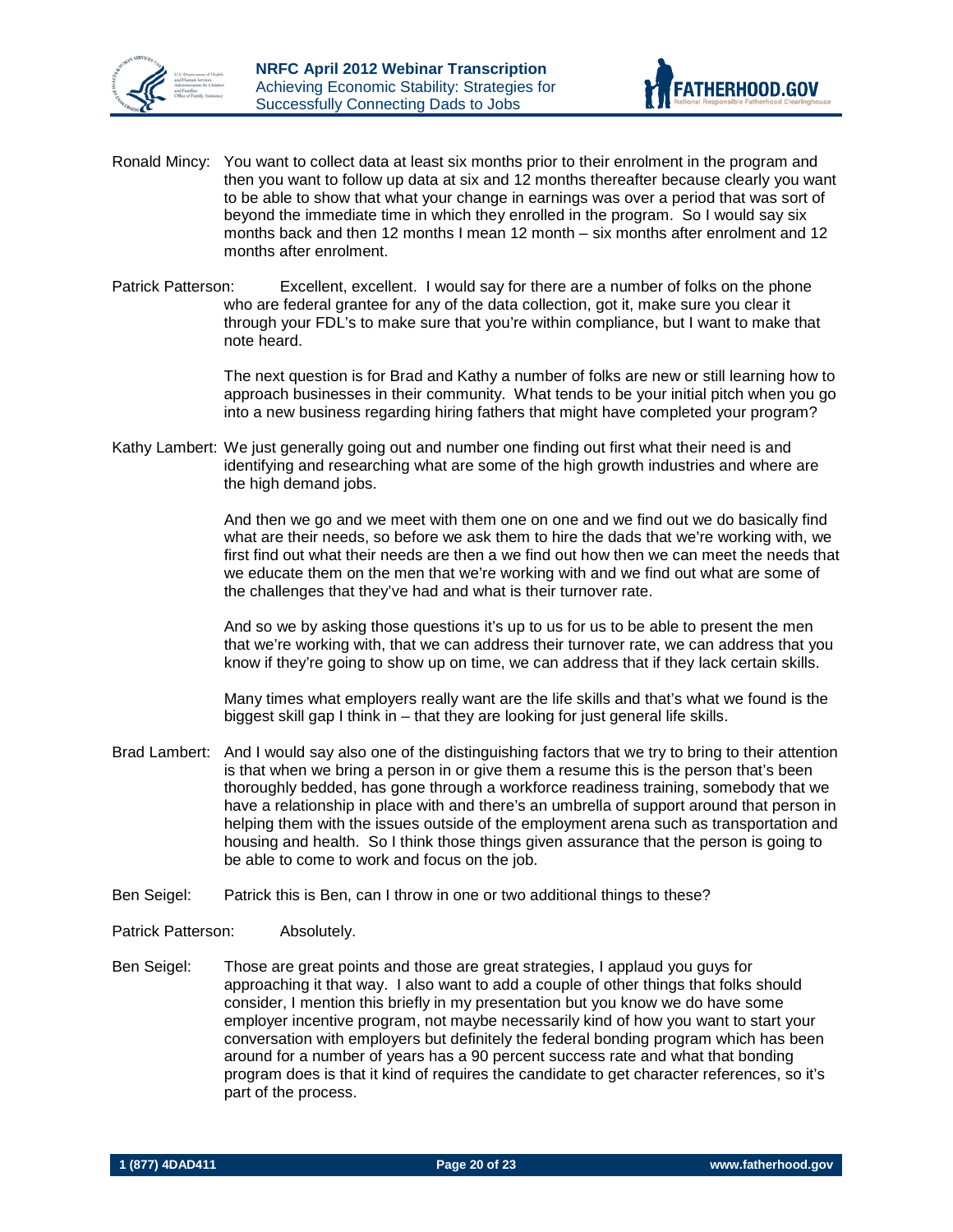



And so we could signal to the employer a lot of kind those soft skills you know that the (Lambert's) were just talking about and you know it's a federal program, it's proven and on top of that it provides a little bit of an insurance policy up to \$25,000 for the employer in case of theft of anything. So you know if you go to the federal bonding programs website, bonds of the number.four.jobs.com you can get a list of all of the state representatives for the federal bonding program and you can reach out to them.

And another good thing to connect with your state federal bonding program contact is find out you know what employers are using these bonds and that could be a good target for you, you know the work opportunity and tax credit and other incentive I mention and one other program that I just want to throw out there for folks to think about is our H2B foreign visa worker program, so the H2B visa's as used by a lot of employers in the landscaping industry, hospitality industry, offer for seasonal job, we've been making a big push to make sure that employers are doing in an exhausted search to find American workers who can take those jobs rather than using foreign guest workers.

So you know please find you know those industries in your community and you can look up online employers who use those H2B visas and you can go to them and say hey I've got some really great workers you know right here who are willing to do those jobs that you're going overseas to get.

And then the final thing is our office of federal contract and client program you know federal contractors and subcontractors are really good employers, they make a really good effort to you know have diverse workforces, to make sure you know they're looking at all candidates so you know be sure to connect with your local OFCCP office and work with them to develop relationships with federal contractors.

Patrick Patterson: Excellent, Dr. Mincy, question for you, you mention during the parent fair share there was an increase earnings for the full samples.

> Was any of that attributed to entrepreneurship that and if so what advice would you give to our audience today around entrepreneurship?

Ronald Mincy: Well first of all, no it was not, most of it was due to job placements as opposed to increases in earnings among those who are already employed and I don't know of any again I think it's important to emphasize that what we've trying to do over this long haul is to develop evidence base practice.

> To my knowledge there has not been a rigorously evaluated employment program targeted those who are self-employed and so the best answer I can tell you is I don't know and it's been certainly an area for innovation but we don't have any evidence on the effectiveness of such things targeted at the kinds of NCP's that we're talking about but to think it through one of the things that we have to be concerned about is that most of these that are targeting fathers the courts have real difficultly thinking about what fathers who can't pay their child support are unable to do so because they have – because they don't have a job and what portion of the fathers who claim to be able to  $-$  unable to pay their child support are not doing it because they don't want to do so and I think in the whole area of self-employment this is where the gray area is.

> In New York New York where I'm form, New York City has a huge informal labor market, lots of people working as it were under the table and it becomes very difficult to negotiate this to get child support modifications and to basically get the cooperation of the court if the person in front of you, you know doesn't have a job in the formal labor market.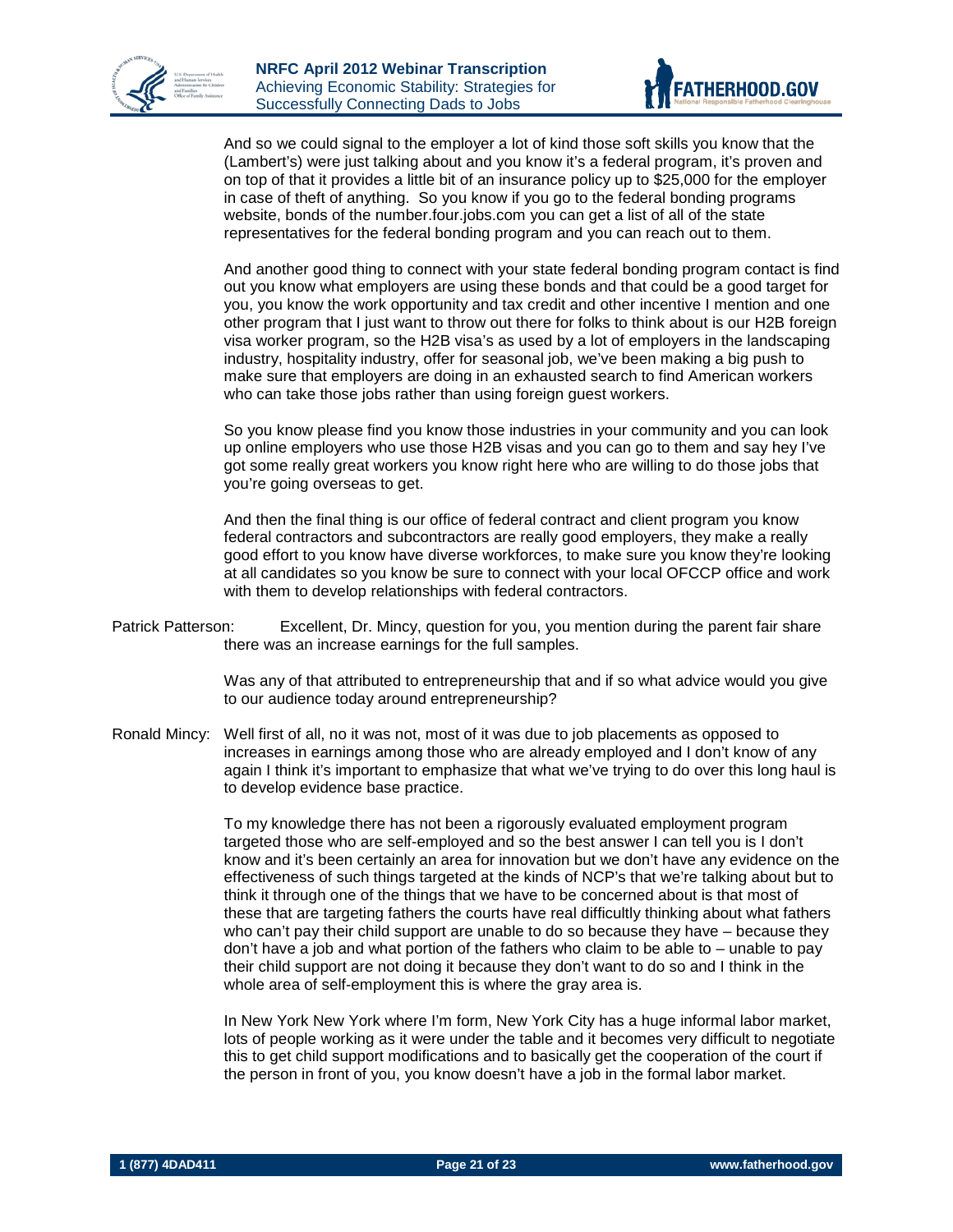



So the entrepreneurship part of it, it's going to be a reach, not an insurmountable one but one that's presents or in complexities to the courts and anyone on this line has got to be concerned about that because we're talking about fathers and their ability to meet their child support obligations.

- Patrick Patterson: Excellent, we're at a point now where we ask as many questions as we could. The next few minutes I want to ask questions from our audience, we'd like to find out from you the pluses and minuses from today's webinar, so we're going to post a few poll questions to get a sense of your satisfaction or direction regarding improvements during our next set of webinars.
- Ben Seigel: Patrick can you give me another one of the issue have it and when available.
- Patrick Patterson: Go for it now.
- Ben Seigel: One of the things I didn't say is that there are those of you who are doing subsidize employment programs, it is really, really critical for you to take advantage of the subsidized employment period to get into the child support enforcement and begin working with the father around, helping him understand what the system is about, modifying his order and the like.

One of the real possibilities of innovation in the transitional job theory is at that point he has a subsidized job, you have a period from a couple of weeks to a couple of months where you know he has earnings, getting him in there to renegotiate his child support obligation is critical, I'm done, thanks.

Patrick Patterson: Excellent, excellent, I wanted to say also the questions that we're not able to ask we're going to develop a frequently asked questions document with responses from our panelist and we'll post that onto the Clearinghouse website within two weeks along with the recording of today's seminar and so if I didn't get a change to ask your questions, it was just power packed hour and half but we'll get to those in our follow up document regarding the frequently asked questions.

> The next few minutes I want to go through a couple of questions that are going to give us feedback on what you thought about today's webinar, so I'm going to read the questions, no one else can see your responses, you change them while it's on the screen but once we move to the next screen it's a done deal.

> The first question, I have a better understanding of federal Department of Labor priorities. I have a better understanding of federal Department of Labor priority. Next question Matt.

> The information presented on partnership opportunities for the fatherhood programs, employment services and other local resources was helpful. The information presented in partnership opportunities of fatherhood programs, employment services and other local resources was helpful. Next question Matt.

I learned practical strategy and ideas of ways to help fathers find and keep jobs. I learned practical strategies, ideas and ways to help fathers find and keep jobs. And last question Matt.

In general I receive good information that I can use in my work with fathers and family. In general I received good information that I can use in my work with fathers and families.